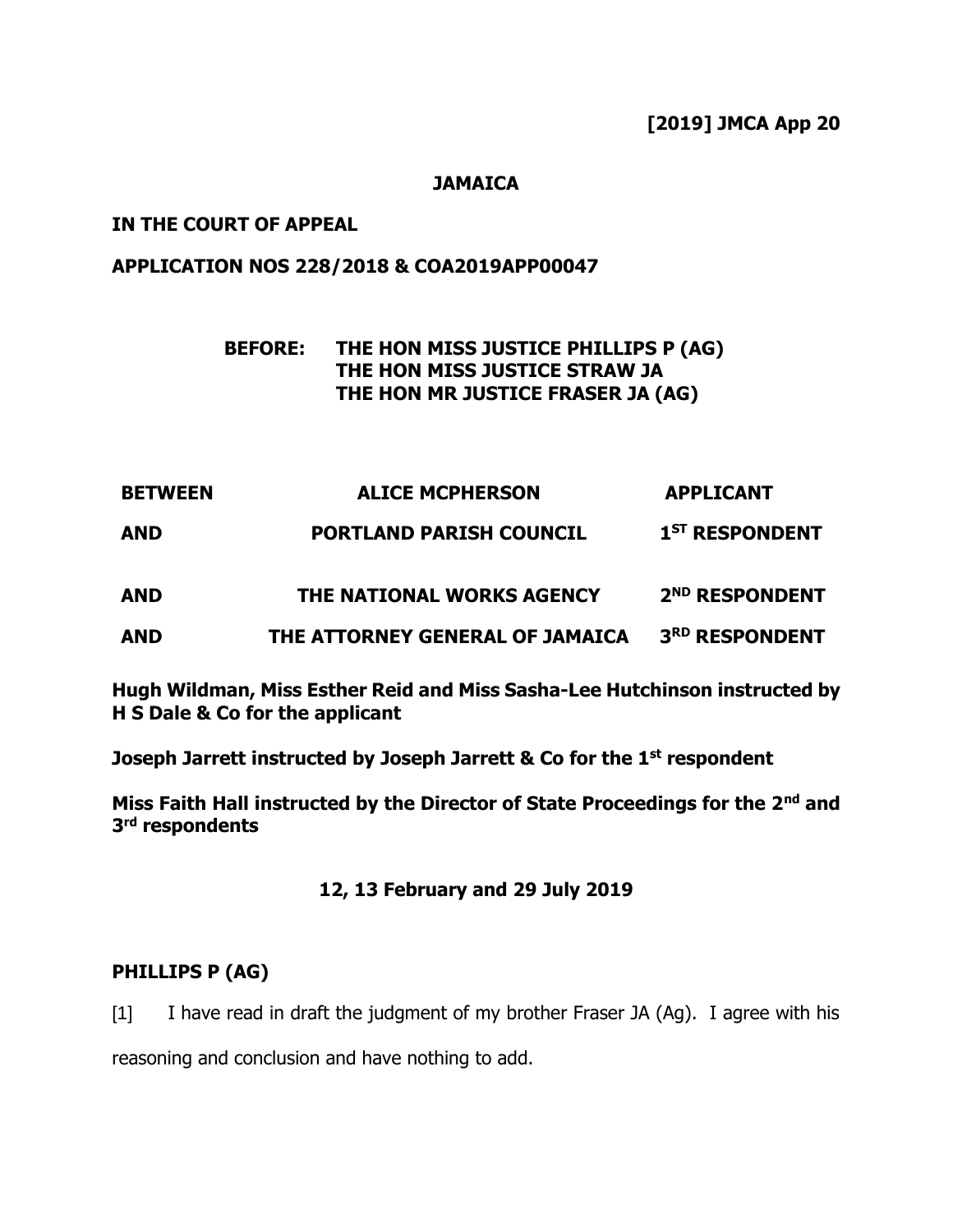### **STRAW JA**

[2] I too have read the draft judgment of my brother Fraser JA (Ag) and agree with his reasoning and conclusion.

# **FRASER JA (AG)**

# **The application**

[3] The applicant, Ms Alice McPherson, filed this application on 12 October 2018, seeking permission to appeal the decision of K Anderson J, who on 18 September 2018 refused leave to appeal against his decision not to relist the matter in Claim No 2011 HCV 00573, after the claim was struck out by E Brown J on 6 May 2016.

[4] In oral arguments, Mr Wildman, counsel for the applicant, refined the position. He indicated that the application was for leave to appeal against the 6 July 2016 decision of K Anderson J not to set aside the 6 May 2016 striking out of the claim in this matter by E Brown J, who struck out the claim on the basis that the applicant was absent from the case management conference (CMC).

[5] The grounds in support of the application are:

 "1. That the Applicant/Appellant has a real prospect of succeeding on her Appeal against the decision made in this Honourable Court [sic].

2. That there is a serious issue to be tried. The Applicant/Appellant has brought an action against the Portland Parish Council, the 1<sup>st</sup> RESPONDENT, and the National Works Agency, the 2<sup>nd</sup> RESPONDENT, for damage done to her land when an incision was made with heavy duty work equipment in a drain maintenance exercise.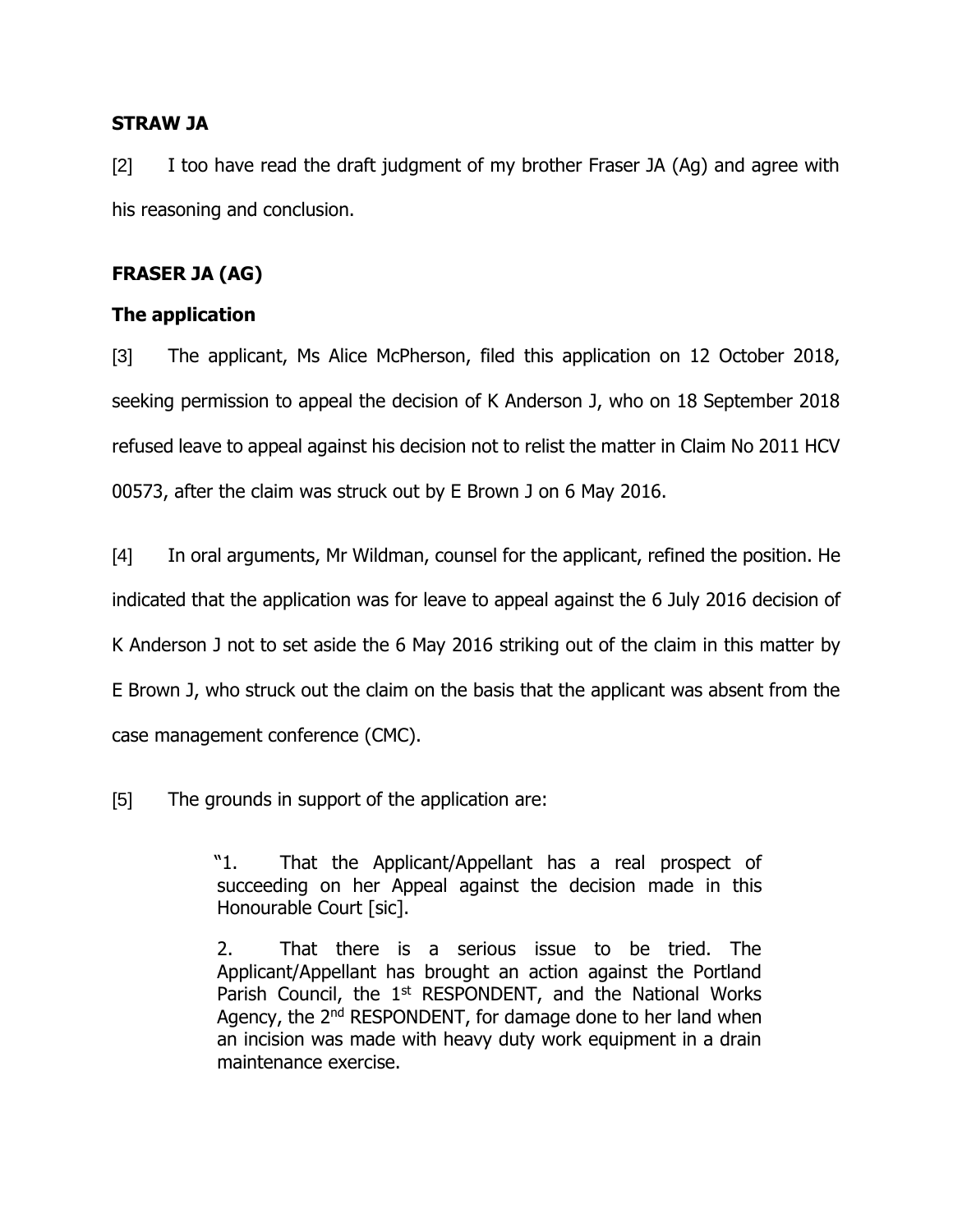3. That both the 1st RESPONDENT and the 2nd RESPONDENT are responsible for the management and maintenance of drainage in the parish, and both parties have denied responsibility for the damage done to the property belonging to the Applicant/Appellant situate at Lot 3 Red Hassel Road, Port Antonio in the parish of Portland, registered at Volume 707 Folio 140, of the Register Book of Titles.

4. That this Honourable Court [sic] will need to make a determination about who should bear the responsibility of the damage done to the Applicant/Appellant's property, as both parties have denied any liability.

5. That the matter being struck out was not due to the fault of the Applicant/Appellant and that she would like her matter to be heard on its merits."

[6] The application is supported by an affidavit from the applicant filed on 11 February 2019. Both counsel for the respondents opposed the application on several bases that will be outlined later in the judgment. For now, it is important to establish the background to the application.

# **Background**

[7] On 4 February 2011, the applicant filed a claim and particulars of claim in the Supreme Court seeking damages for trespass to her property situate at 3 Red Hassell Road, Port Antonio in the parish of Portland registered at Volume 707 Folio 140, of the Register Book of Titles, as well as interest and costs against the Portland Parish Council (PPC) (now renamed Portland Municipal Corporation) and the Attorney General of Jamaica (Attorney General). The Attorney General was sued in a representative capacity by virtue of the Crown Proceedings Act. The National Works Agency (NWA) was not named in her claim at that time.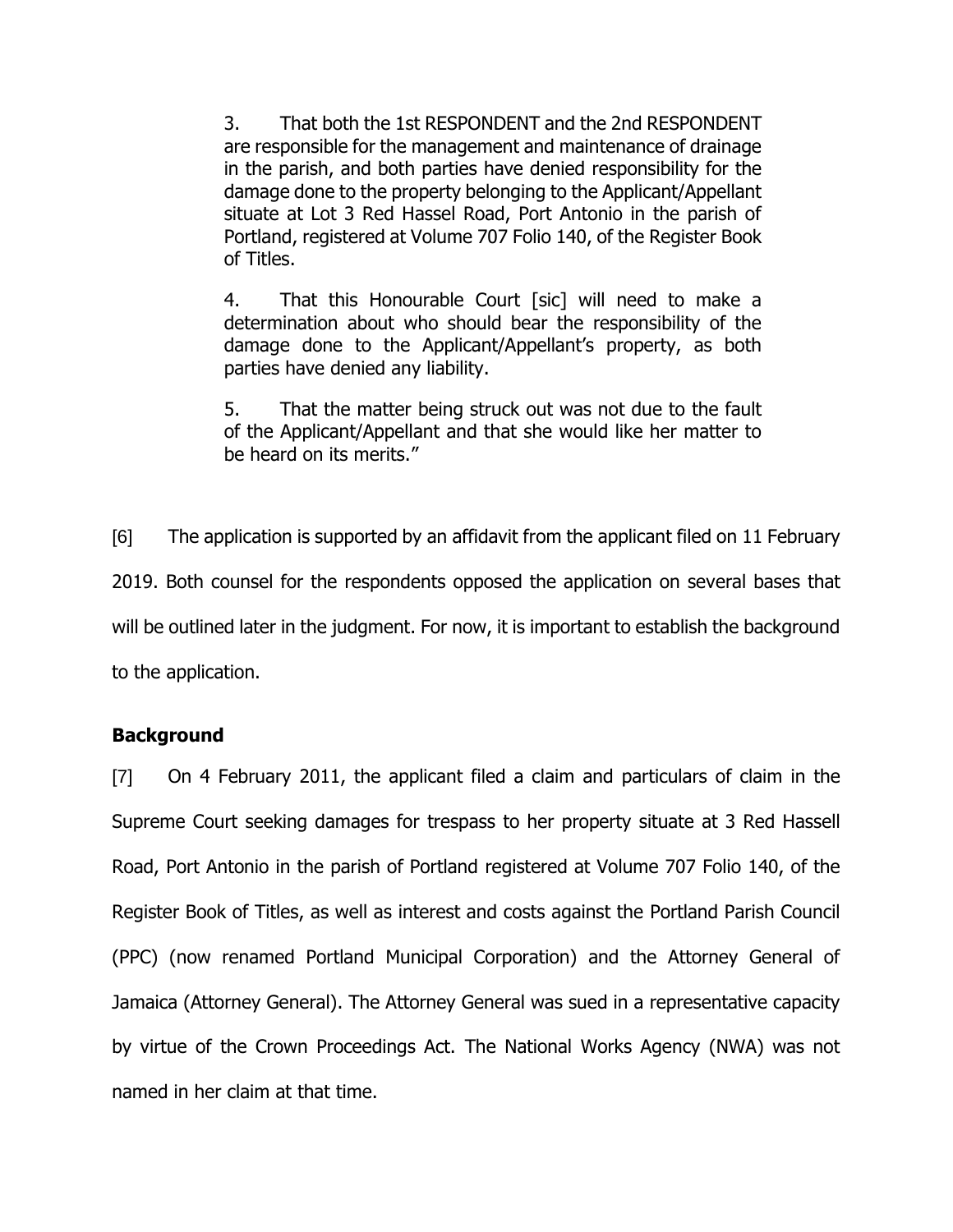[8] On 10 June 2011, the applicant filed a notice of application for court orders seeking to obtain default judgment against the PPC for failure to file an acknowledgement of service and against the Attorney General for failure to file a defence. Default judgement was entered against the PPC. Further to an application made by the PPC to set aside the default judgment on the basis that it had not been properly served and had a real prospect of successfully defending the claim, on 27 June 2012, the court set aside the default judgment and ordered that the PPC be permitted to file its defence out of time. In this defence, the PPC averred that it was not responsible for the damage and laid the blame "at the feet" of the NWA.

[9] On the same 27 June 2012, in response to the PPC's defence, Ms McPherson successfully applied to the court to add the NWA as a party to the claim. The matter was then referred to mediation, which occurred on 15 January 2015. The applicant and her attorney-at-law Mr Heron Dale, as well as the defendants and their counsel, Mr Joseph Jarret and Mr Andre Moulton attended. Mediation was unsuccessful at resolving the matter and it was referred back to the Supreme Court.

[10] On 8 June 2015, a notice of appointment for case management conference (CMC) to be held on 29 January 2016 at 12:00 noon was issued by the Supreme Court to be sent to the respective addresses of the attorneys-at-law for the applicant, the PPC and the Attorney General. On 29 January 2016, at the time scheduled for the CMC before Lindo J, the PPC and the Attorney General were represented, but the applicant and her attorney-at-law were absent. Lindo J adjourned the CMC to 6 May 2016 at 12:00 noon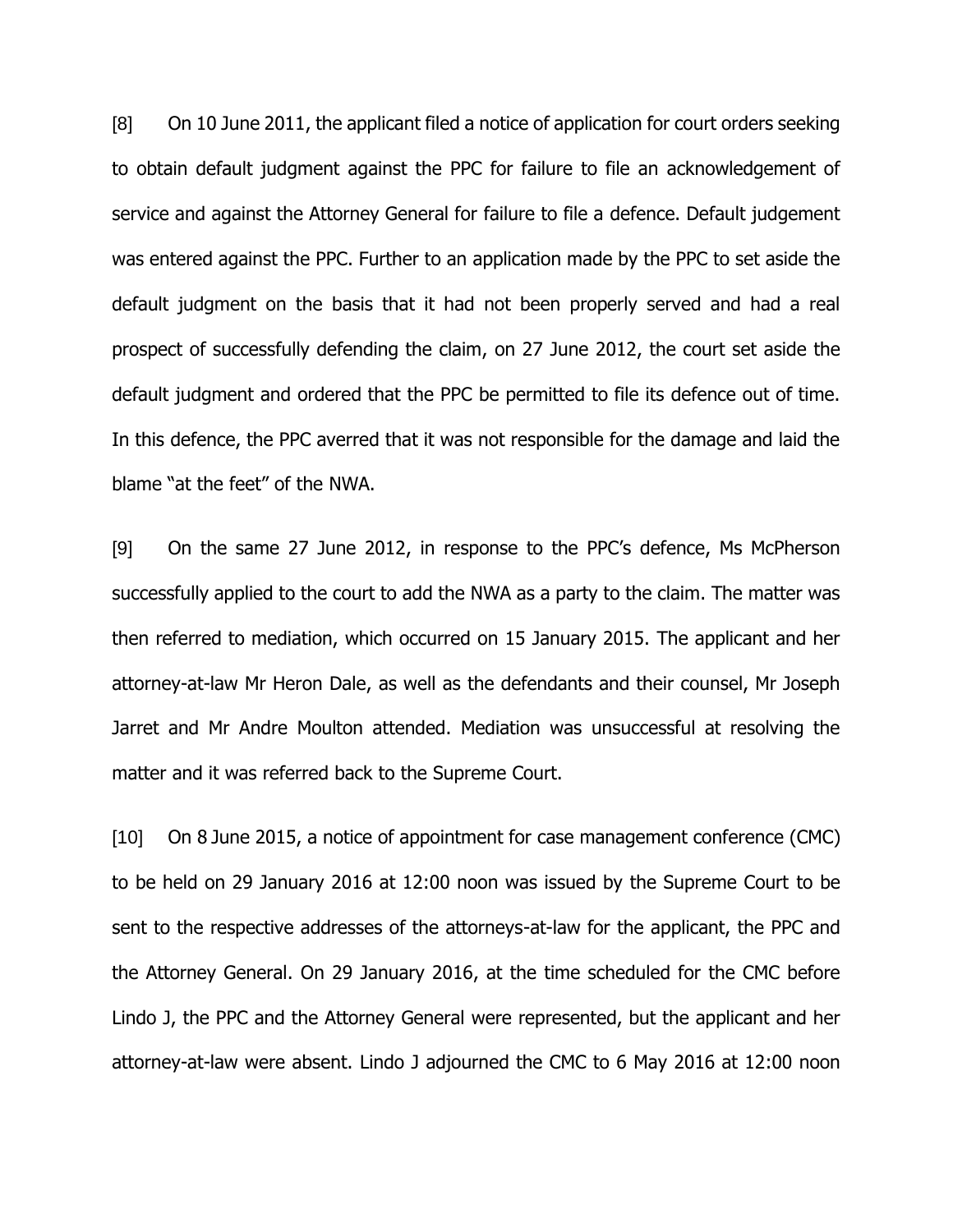for half an hour and ordered the  $1<sup>st</sup>$  respondent's attorneys-at-law to file and serve a notice of adjourned hearing on the other parties to the claim.

[11] The notice of adjourned hearing dated 29 January 2016 was filed by the  $1<sup>st</sup>$ respondent on 1 February 2016 and served on the applicant's attorneys-at-law, H S Dale & Co, on 2 February 2016. The reason subsequently stated for their absence on 29 January 2016 as given by both Mr Dale and the applicant in their affidavits dated 4 July 2016 and 8 February 2019 respectively, is that no notice of appointment for the CMC was received by them from the Supreme Court. This assertion is in keeping with the first order made by Lindo J when adjourning the CMC on 29 January 2016 and which was reflected in the notice served which stated, "Claimant and legal representative absent. No proof of service of Case Management Notice".

[12] The matter came before E Brown J on 6 May 2016. The PPC and the Attorney General were present but the applicant and her attorney-at-law were again absent. It was proved that the applicant had been served through service on her attorney-at-law. E Brown J made the following order:

- "1) Claimant and legal representative absent. Legal representative accepted service of Notice of Adjourned Hearing on the 2<sup>nd</sup> February, 2016, filed on the 1st February, 2016. Claimant's Statement of Case is struck out.
- 2) Costs to the  $1<sup>st</sup>$  and  $2<sup>nd</sup>$  Defendants to be agreed or taxed.
- 3)  $1<sup>st</sup>$  Defendant's Attorney-at-Law to prepare, file and serve the orders herein."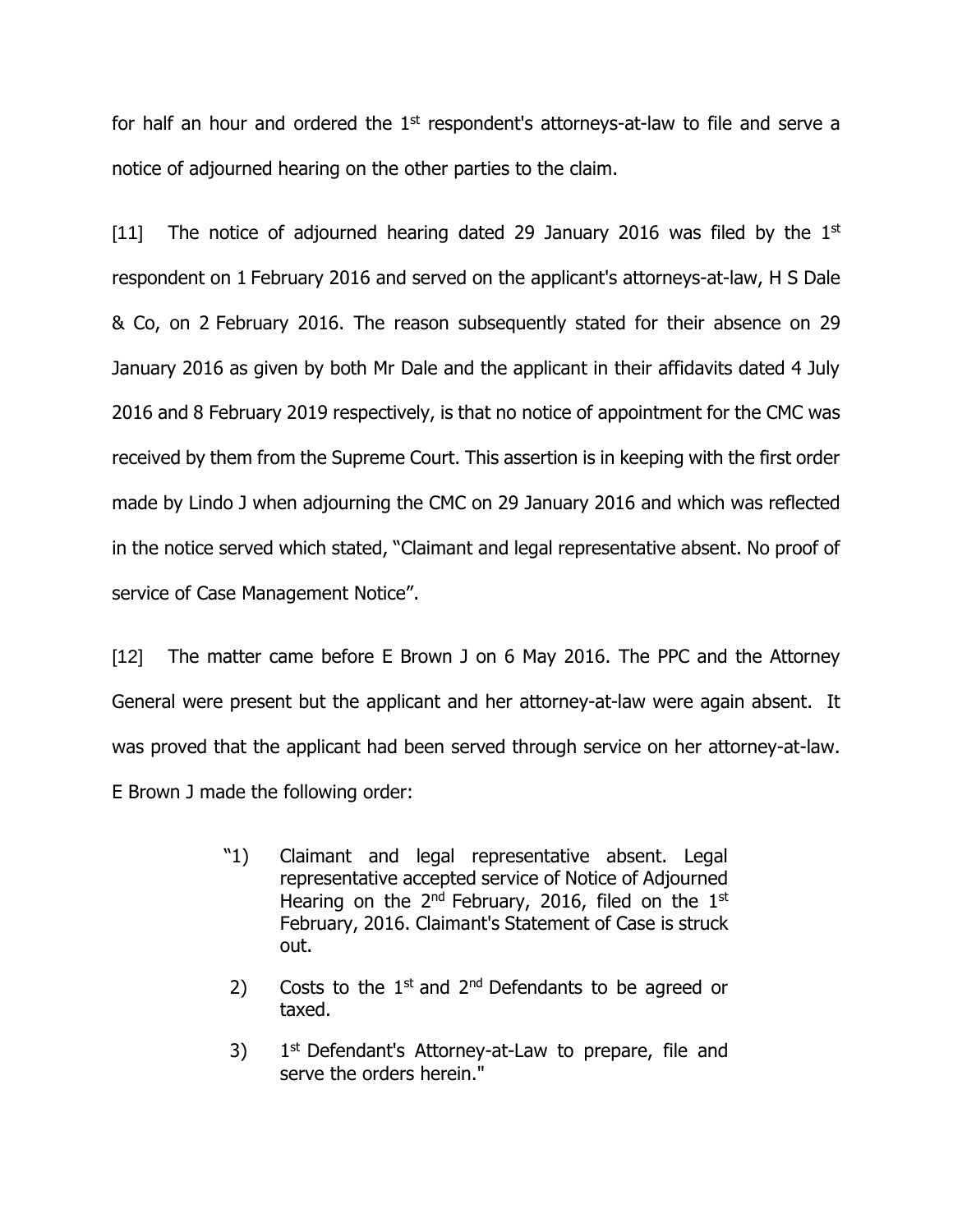[13] The formal order was filed on 9 May 2016, but it was not perfected or served on the applicant. The applicant's attorney-at-law and the applicant became aware of the order striking out her claim on 6 May 2016 when the notice of taxation and bill of costs filed on behalf of the  $1<sup>st</sup>$  respondent was served on H S Dale & Co on 22 June 2016. In their affidavits previously mentioned, the reason given by Mr Dale and the applicant for their absence on the 6 May 2016 occasion, is that the secretary who was dealing with the matter had left Mr Dale's firm without recording the matter in his diary, rendering him unaware of the date and consequently unable to inform the applicant.

[14] On 6 July 2016, the applicant filed an application supported by an affidavit of urgency seeking orders to set aside the order of E Brown J and the granting of such further and other relief as may be just. That application came before K Anderson J on 19 May 2017 who refused the orders prayed.

[15] The applicant failed to request leave to appeal before K Anderson J and instead filed a notice of appeal in the Court of Appeal on 9 June 2017 and then an amended notice of appeal on 20 June 2017 appealing the decision of K Anderson J and seeking a stay of execution of the taxation proceedings. The amended notice came before P Williams JA who denied the application for stay and indicated that permission to appeal not having been sought in the Supreme Court, the matter was not properly before the Court of Appeal.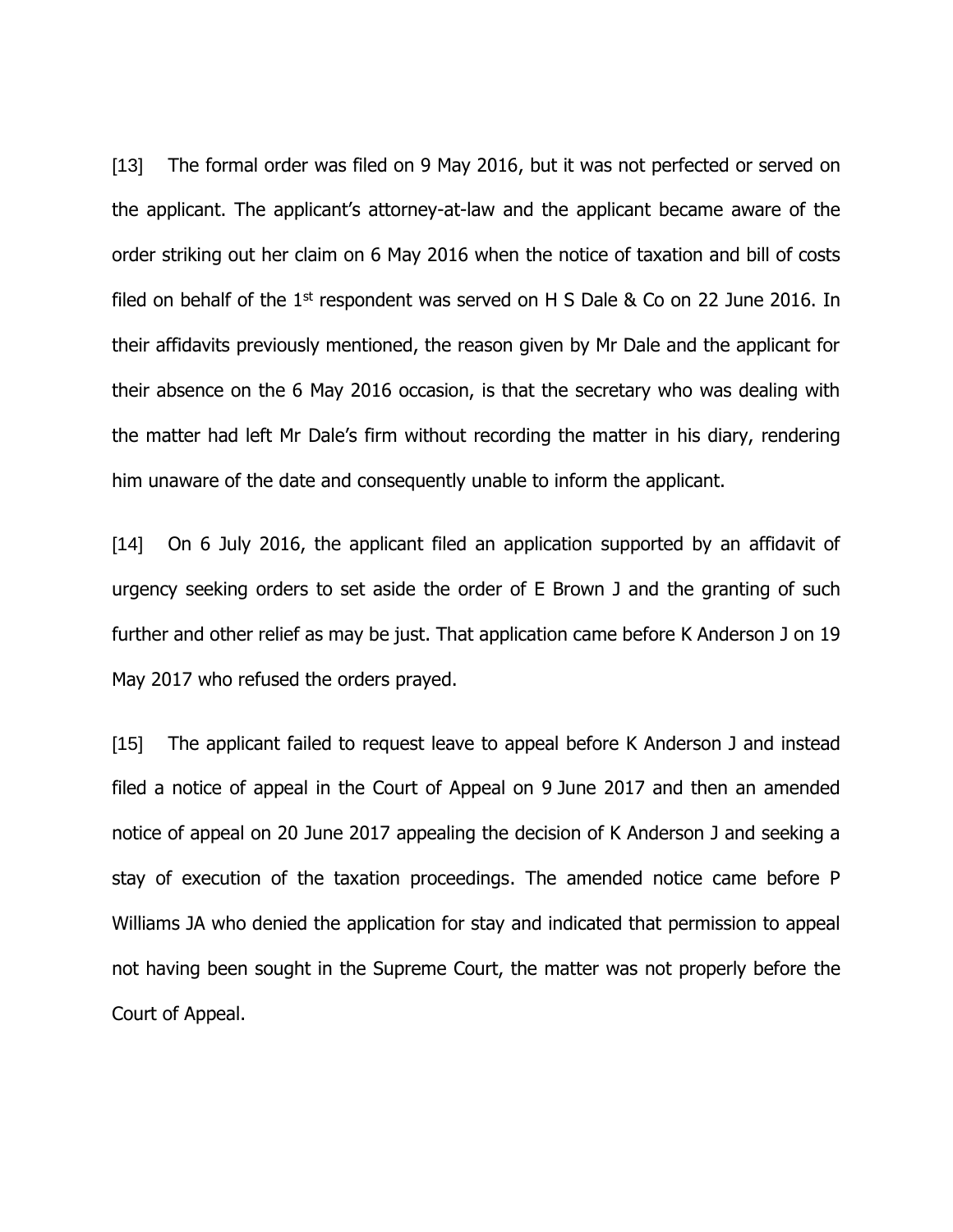[16] On 8 March 2018, the applicant filed an application in the Supreme Court seeking permission to appeal under a new claim number 2018 HCV 00963. On 25 April 2018, the application came before Bertram-Linton J who indicated that the matter was wrongly filed under a new claim and not properly before the court. The learned judge indicated that the application should be withdrawn and a new application filed in the original claim and placed before K Anderson J for determination.

[17] An application for stay of execution, which had also been filed by the applicant on 13 November 2017, was heard by Sykes CJ on 7 May 2018. Neither the applicant nor her attorney-at-law was present. That application was dismissed.

[18] On 18 September 2018, in keeping with the indication of Bertram-Linton J, Miss Hutchinson, counsel for the applicant, went before K Anderson J seeking leave to appeal. That application was denied, after which on 12 October 2018, the applicant filed the application for leave to appeal which is now before this court for determination.

#### **The hearing**

#### **The application to extend time to file the application for leave to appeal**

[19] The hearing of the application for leave to appeal commenced on 12 February 2019. During the hearing, it was pointed out by counsel representing the NWA and the Attorney General that, in light of rule 1.8(1) of the Court of Appeal Rules (CAR), the application for leave to appeal was filed out of time by about 10 days. This led, on the same date the hearing commenced, to the applicant filing an application to extend the time to file the application for leave to appeal to the time the application was lodged, or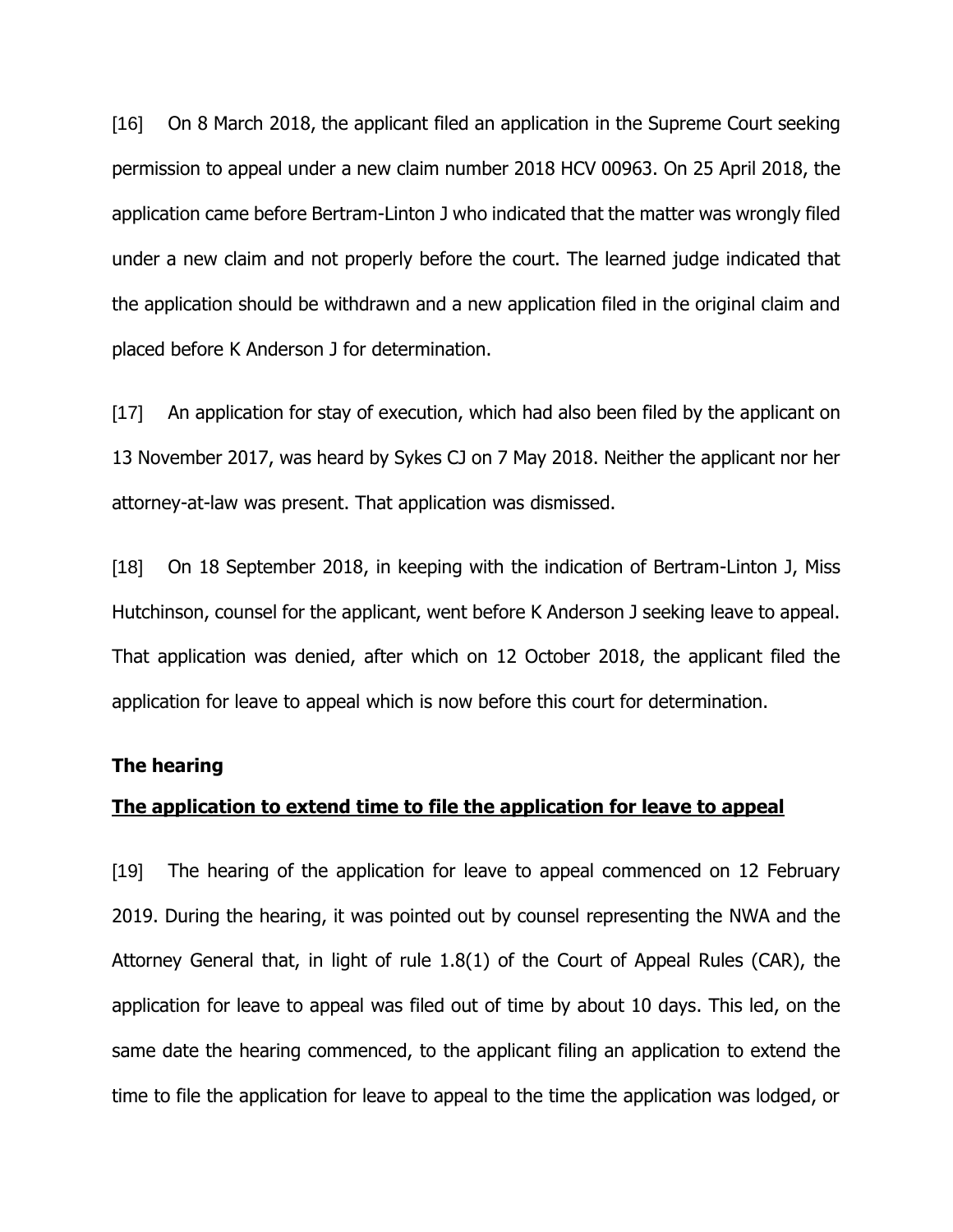such time as the court sees fit. This application was supported by the affidavit of Miss Hutchinson, counsel for the applicant. In the affidavit, she explained that the reasons for the application being filed out of time were the following:

- a) the aged applicant took time to consider the matter after her application for leave to appeal was refused by K Anderson J in light of the length of time the matter had been before the court and the great expense that she was incurring;
- b) after some time had elapsed and unanswered telephone calls to the applicant, counsel attended upon the applicant's home whereupon she was advised by the applicant that she had been ill and her telephone was out of order, but that she wished to pursue her application;
- c) that counsel prepared the necessary documents and filed the application, being of the mistaken view that the application was within time and this misapprehension was only pointed out to her by counsel for the 2<sup>nd</sup> and 3<sup>rd</sup> respondents, on her attendance at court on 12 February 2019.

[20] Quite graciously, no doubt in light of the several attempts the applicant had made to bring the matter before the Court of Appeal, and the relatively short period of delay, counsel for the respondents did not vigorously oppose the application. Accordingly, the application was granted by the court.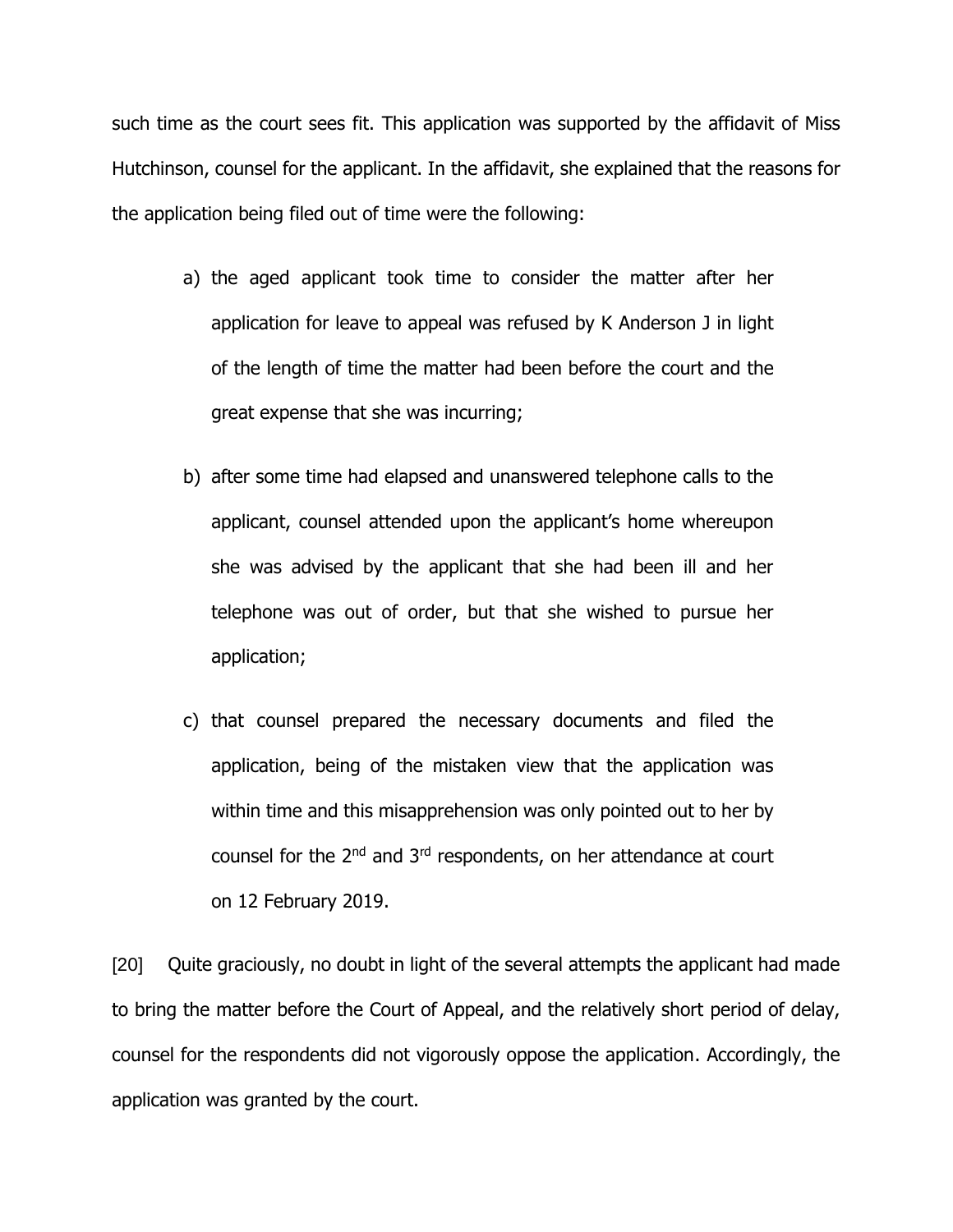#### **The submissions on the application for leave to appeal**

#### **Submissions of the applicant**

[21] Mr Wildman submitted that the application was being made for leave to appeal against the decision of K Anderson J not to set aside the striking out of the applicant's case on the basis of the applicant's absence from the CMC. He indicated that the application was being made under rule 11.18 of the Civil Procedure Rules (CPR), which outlines that an application may be made to set aside or vary an order made in the absence of a party.

[22] Counsel submitted that K Anderson J's decision not to set aside the striking out was a wrong exercise of discretion, having regard to the history of the matter. He then established the chronology of events leading up to the present application, which have been captured in the background.

[23] According to Mr Wildman, K Anderson J's position was that the administrative mishap in Mr Dale's office was not a sufficient basis on which to set aside the striking out. He argued that the application before the learned trial judge was made under CPR Part 26, rule 26(1)(d), which allows a judge at CMC to adjourn and make an unless order. Such an order, he submitted, would have been more appropriate as from the history of the matter, this was the first real date the applicant should have been aware of through her attorneys.

[24] In his arguments before us, counsel recognised that before the learned judge, the submissions were geared towards relief from sanctions though the application did not say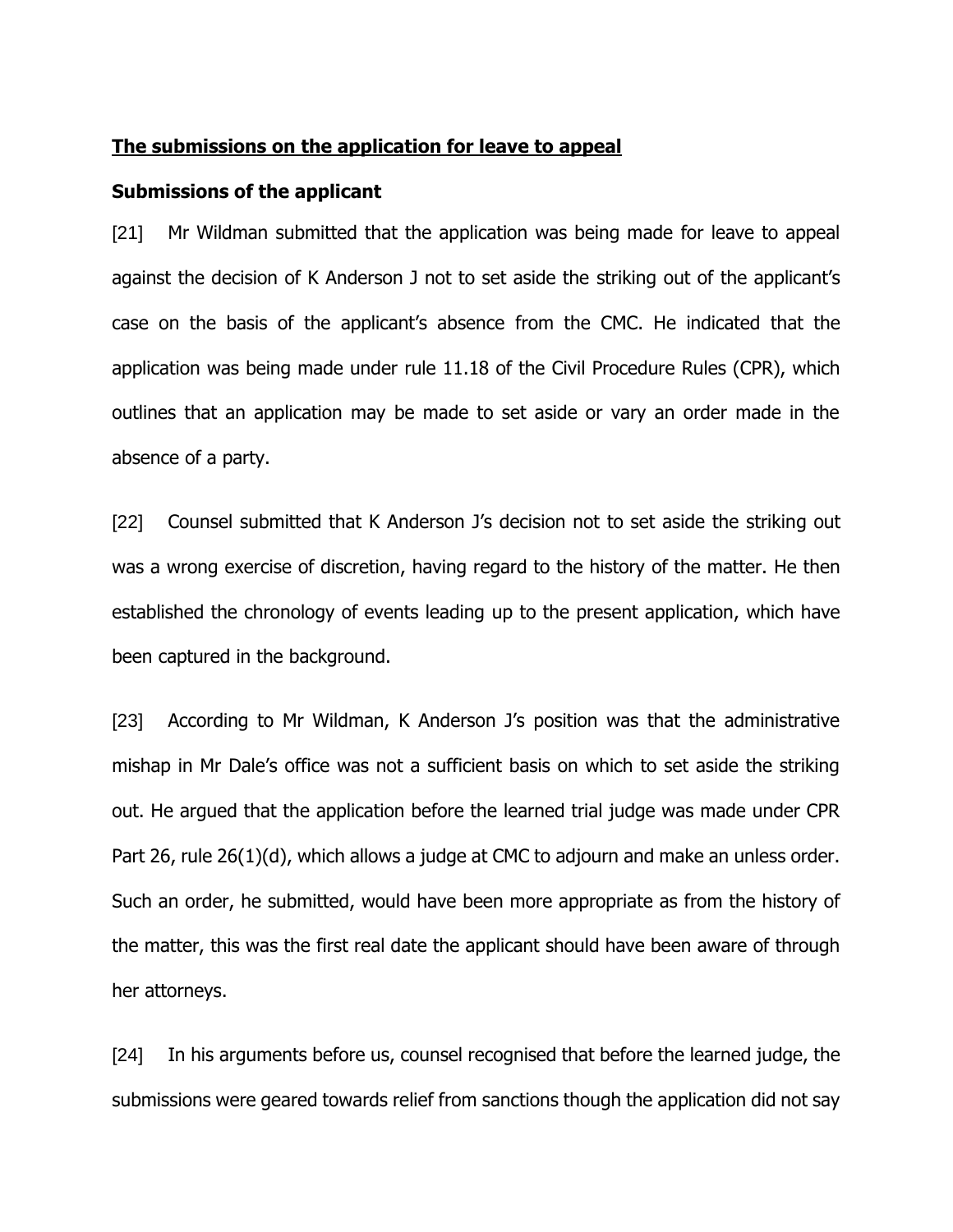so. He also recognised that rule 39.6 of the CPR was the appropriate rule that should have governed the applications. Counsel conceded that the affidavit in support of the application could have provided more material to satisfy the requirements of rule 39.6, which deals with applications to set aside a judgment given in a party's absence. He however maintained that the affidavit contained enough to show that the applicant had a real prospect of success if the appeal was permitted to proceed.

[25] Counsel advanced that the applicant's case should be heard as not only had she not done anything wrong, she had a real prospect of success as both the  $1<sup>st</sup>$  and  $2<sup>nd</sup>$ respondents were blaming each other for the damage caused to her premises. He creatively relied on the criminal case of **Mawaz Khan and another v R** [1967] 1 AC 454 (**Mawaz Khan)** in support of his contention that, since at least one of the respondents must be responsible for the damage done to the applicant's premises, the applicant should be permitted to pursue her case against both.

[26] Reliance was also placed on **Charmaine Bowen v Island Victoria Bank et al** [2014] JMCA App 14 (**Charmaine Bowen**), in which a stay of execution of the striking out of the claimant's claim after she had failed to comply with a court order because her lawyer had been ill, was granted. He cited the cases of **Boyle v Ford Motors Co Ltd** [1992] 1 WLR 476 (**Boyle**) and **Wilmot Perkins v Noel B Irving** (unreported), Court of Appeal, Jamaica, Supreme Court Civil Appeal No 80/1997, judgment delivered 31 July 1997, that endorsed **Boyle**, both of which were considered in **Charmaine Bowen**. Counsel relied on **Boyle** for the general point that while the court had a responsibility to avoid unnecessary delay by rigorous control over applications for adjournments, they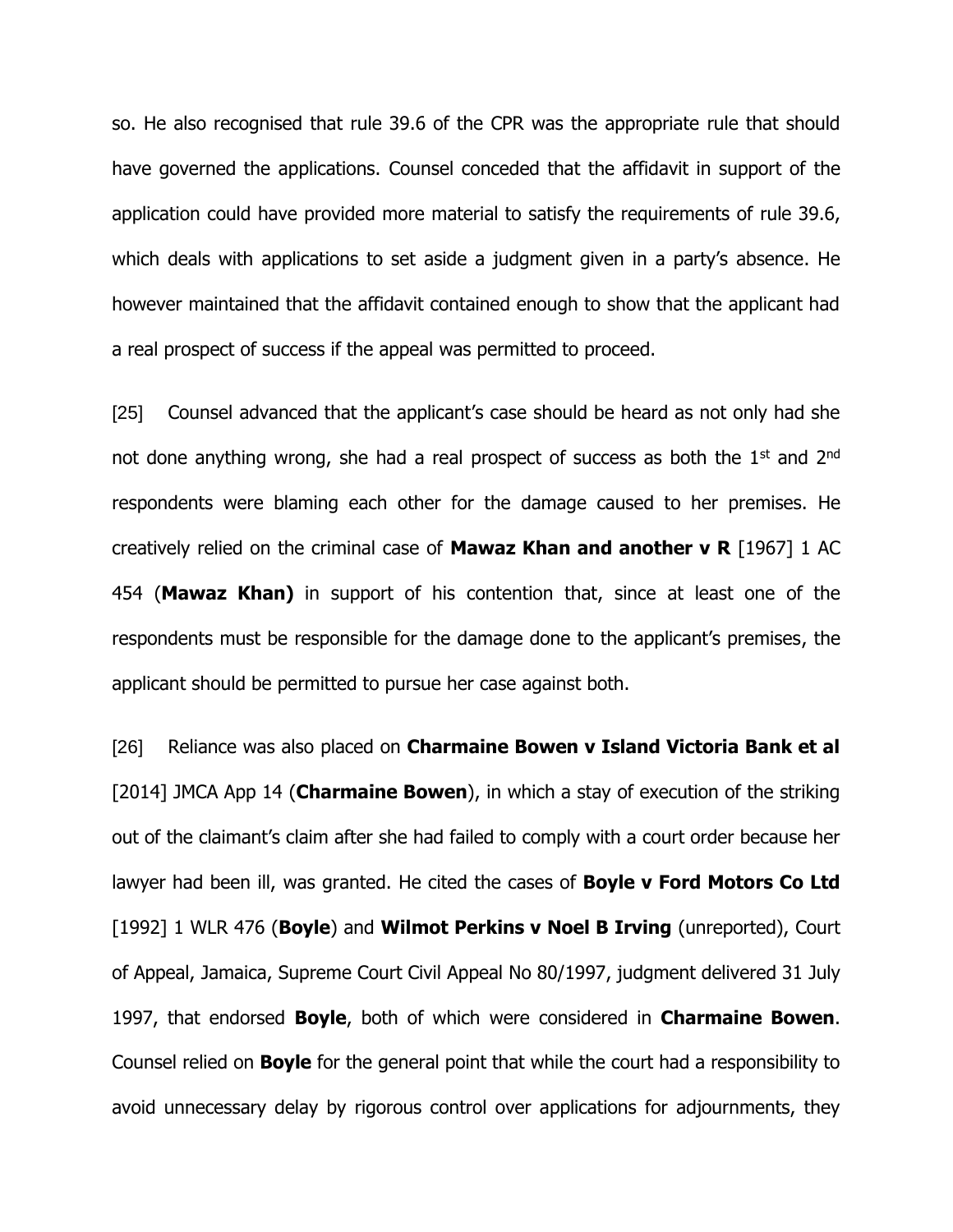should be granted where it would be impossible to do justice if the hearing date was maintained. It was also noted that appropriate orders for costs should be made in such circumstances. Counsel advanced that E Brown J and K Anderson J should have followed that approach to do justice, rather than respectively striking out the claim and declining to set aside that striking out. He invited the court to grant the application being sought by the applicant for permission to appeal.

# **Submissions of the 2nd and 3rd respondents**

[27] Due to the late receipt of the notice of the hearing of the application by counsel for the  $1<sup>st</sup>$  respondent through no fault of his own, it was agreed that for convenience, counsel for the 2nd and 3rd respondents would submit first in response to the application.

[28] Miss Hall submitted that under rule 1.8(7) of the CAR, permission to appeal will only be given if the court, or the court below, considers that an appeal will have a "real chance of success", that phrase having been established to mean the same as "real prospect of succeeding", explained in **Swain v Hillman and another** [2001] 1 All ER 91 as being "whether there is a 'realistic' as opposed to a 'fanciful' prospect of success". See **Garbage Disposal & Sanitations Systems Ltd v Noel Green et al** [2017] JMCA App 2 (**Garbage Disposal & Sanitation Systems**).

[29] She maintained that in order to obtain leave, the applicant had to show that K Anderson J applied the wrong principle of law, or wrongly exercised his discretion in refusing to set aside the decision of E Brown J. Counsel noted that the application before K Anderson J, sought relief from sanctions under rule 26.6 of the CPR (setting aside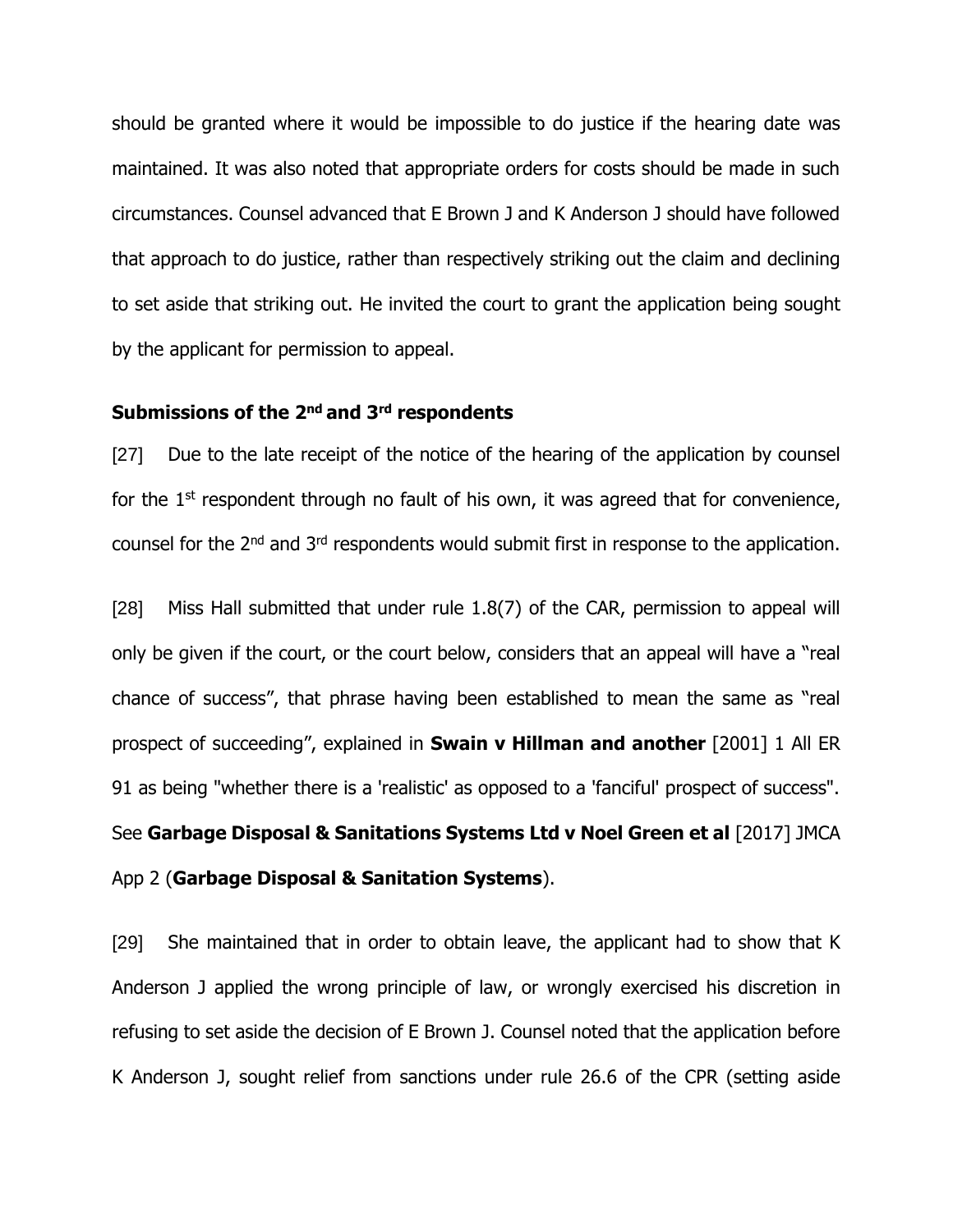judgment entered after striking out) and rule 26.8 (relief from sanctions). Counsel noted further that the argument advanced in support of that application was that the failure to comply was not intentional and there was good reason for the failure, the circumstances prayed in aid being that the applicant's attorney-at-law did not deliberately miss the CMC, as he was unaware of the date and that as soon as he became aware of the striking out order, he made the application to set it aside.

[30] Counsel, however, indicated that the 2<sup>nd</sup> and 3<sup>rd</sup> respondents' submissions in response pointed out that the applicable rules when seeking to set aside a striking out at the CMC, were in fact CPR rules 27.8 and 39.6 and not rule 26.8. See **David Watson v Adolphus Sylvester Roper** (unreported), Court of Appeal, Jamaica, Supreme Court Civil Appeal No 42/2005, judgment delivered 18 November 2005, where K Harrison JA outlined the factors the court should consider in applications of this nature, and in particular, that the provisions of rule 39.6 must be read and applied collectively. Miss Hall further submitted that the explanation of administrative failings in the applicant's attorney-at-law's firm did not constitute a good reason for the applicant's failure to comply with the rules.

[31] She maintained that K Anderson J accepted the submissions of the respondents, correctly applied the principles of law to the issues, and rightly exercised his discretion to refuse the application to set aside. Hence, there is no merit in this appeal and this court should therefore not grant the applicant leave to appeal.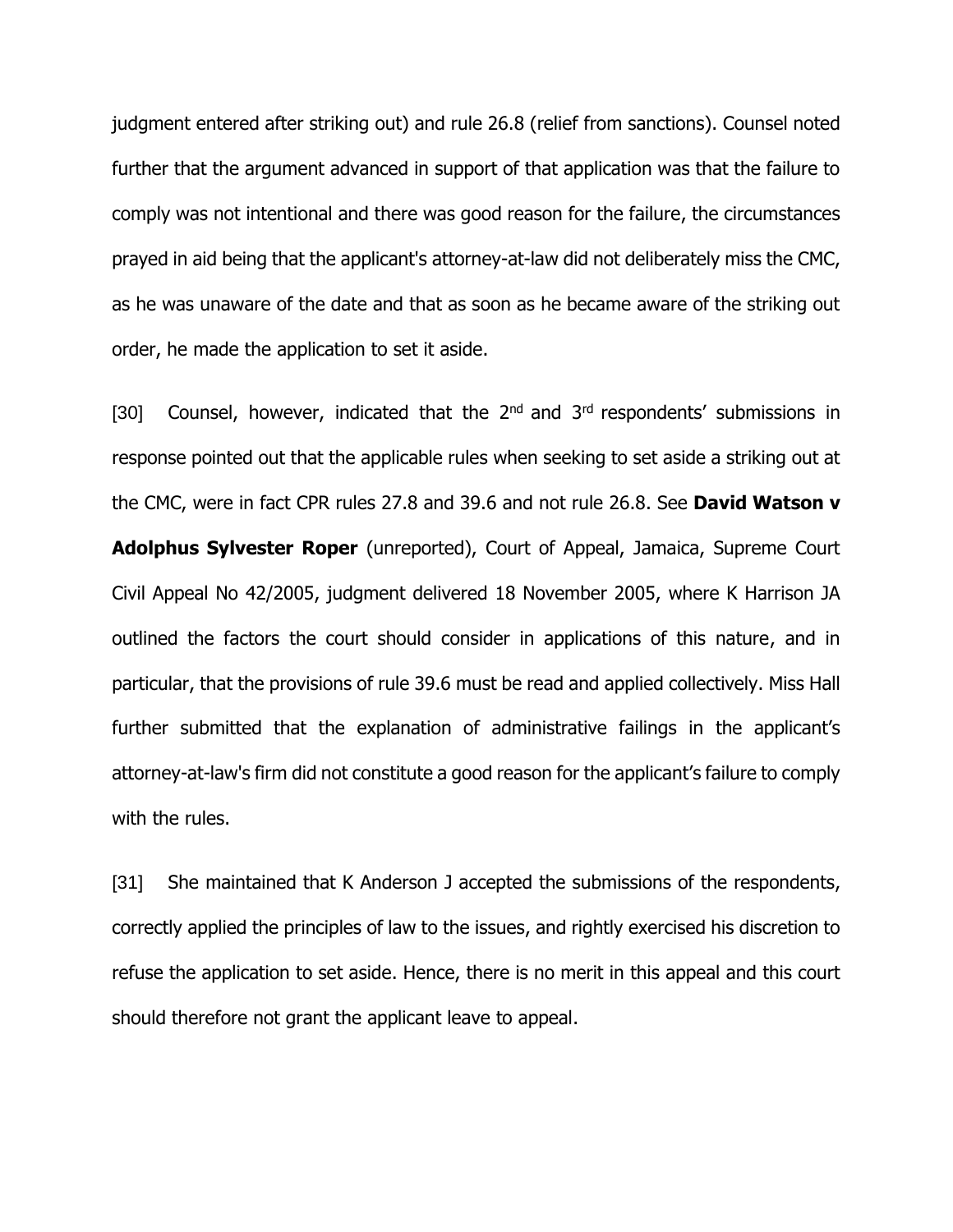[32] Counsel however conceded that had the applicant been present, it is likely a different order would have been made.

#### **Submissions of the 1st respondent**

[33] Mr Jarrett, counsel for the  $1<sup>st</sup>$  respondent, adopted the submissions of counsel for the 2<sup>nd</sup> respondent in so far as they sought to have the application dismissed for the reasons indicated.

[34] Counsel emphasised in his submission that there was no error in the exercise of discretion by either E Brown J or K Anderson J. He contended that the applicant's application and supporting affidavit of 6 July 2016 did not adequately explain why the service of the notice of adjourned hearing of the CMC on 2 February 2016, some three months before the actual hearing on 6 May 2016, was insufficient time to ensure representation of the applicant at the hearing. This, in the context of there having been a prior CMC scheduled and bearing in mind that it was the applicant who had brought the respondents before the court. He therefore submitted that the applicant had not established a good reason for her failure to attend or be represented at the CMC as required by rule 39.6 of the CPR. He highlighted that rule 27.8(5) of the CPR permitted the striking out of a party's statement of case for non-attendance, even on the first occasion that the matter comes on for CMC.

[35] It was conceded by counsel that another order may have been made if the applicant had been present. However, he further advanced that the applicant had no real prospect of success in her appeal as the evidence from the valuation report done by Mr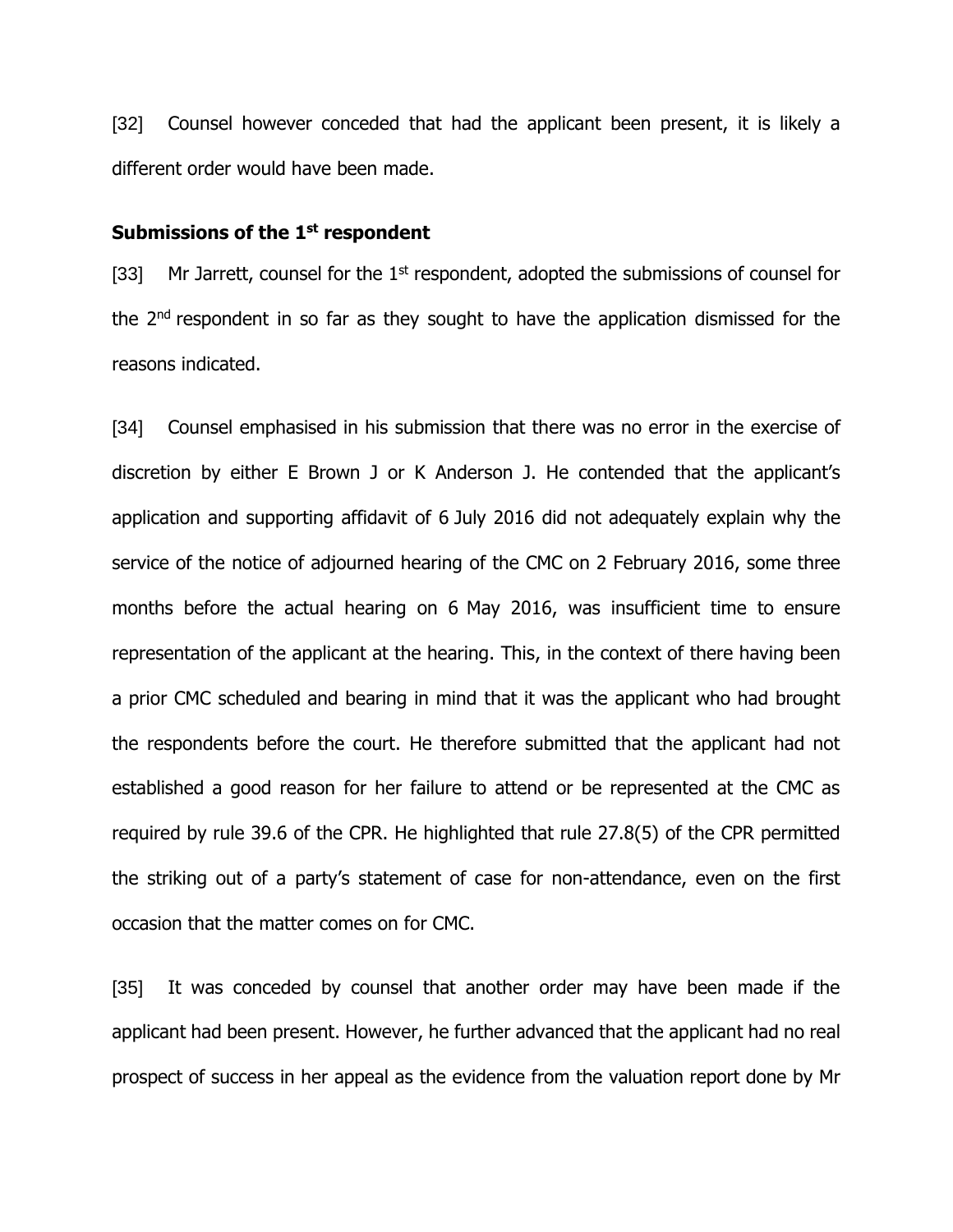Keith Ripton Miller showed that the damage to the applicant's land was not caused by the PPC. He therefore contended that she had erred in bringing the  $1<sup>st</sup>$  respondent before the court and also that there was no need for both respondents to "explain themselves" as submitted by counsel for the applicant. Accordingly, counsel submitted the application should be refused.

#### **Discussion and Analysis**

[36] Rule 1.8(7) of the CAR, which was previously 1.8(9) before their amendment in September 2015, provides that "[t]he general rule is that permission to appeal in civil cases will only be given if the court or the court below considers that an appeal will have a real chance of success". The court below, having refused leave on 18 September 2018, leave has been sought before this court. In **Garbage Disposal & Sanitations Systems,** F Williams JA at paragraph [29], relied on earlier dicta from Morrison JA (as he then was) in **Duke St John-Paul Foote v University of Technology Jamaica (UTECH) and Wallace** [2015] JMCA App 27A, and noted that the phrase "real chance of success" in this rule, was "synonymous with the words 'realistic prospect of success' used by Lord Woolf in the case of **Swain v Hillman**". In **Swain v Hillman**, Lord Woolf considering the meaning of "no real prospect of succeeding" stated at page 92 that:

> "The words 'no real prospect of succeeding' do not need any amplification, they speak for themselves. The word 'real' distinguishes fanciful prospects of success…they direct the court to the need to see whether there is a 'realistic' as opposed to a 'fanciful' prospect of success."

[37] Lord Woolf's analysis is therefore applicable to rule 1.8(7) of the CAR. Accordingly, in the circumstances of this case, for the applicant to obtain leave, she has to show that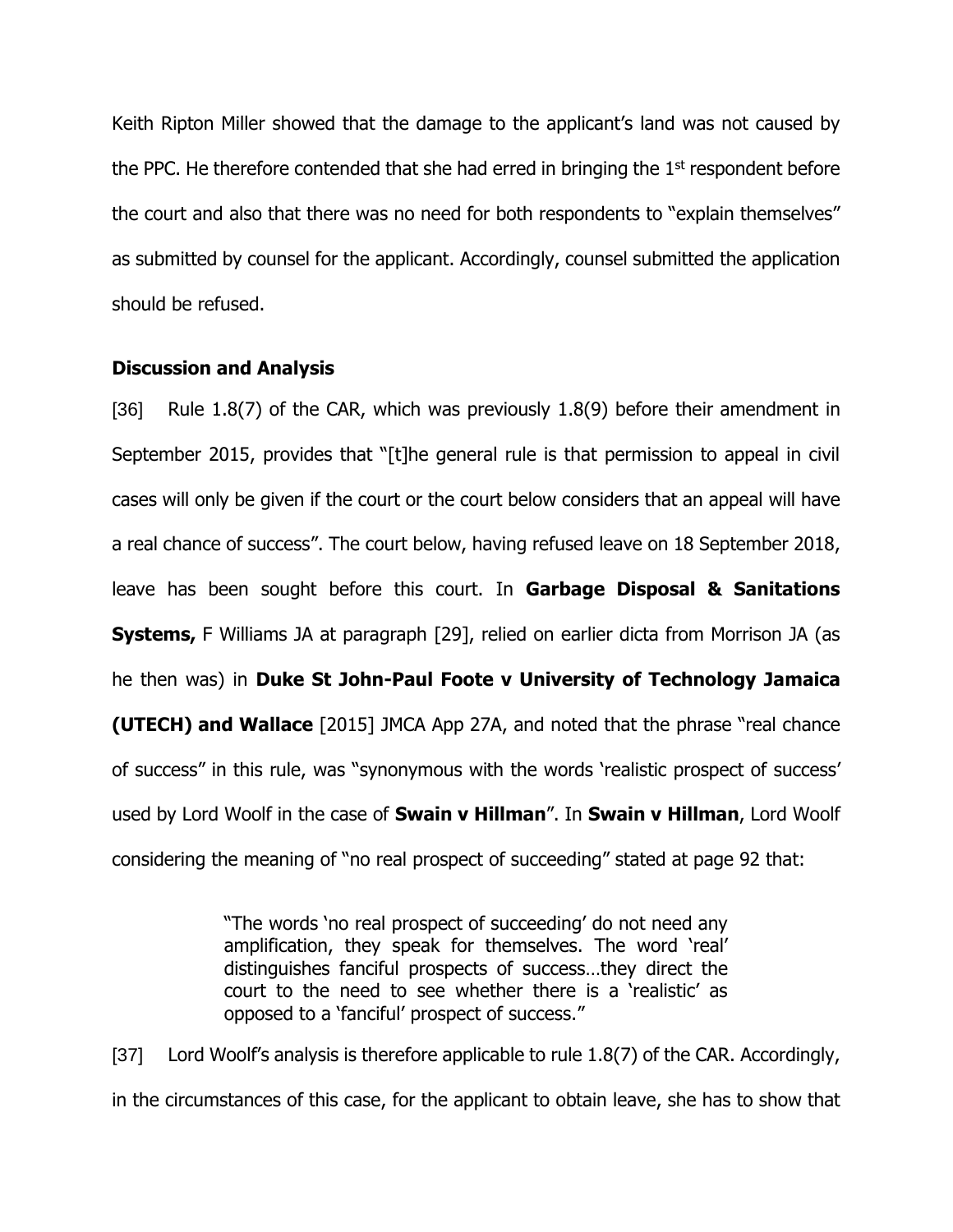she has a real, not a fanciful chance, of establishing that K Anderson J wrongfully exercised his discretion in refusing her application to set aside the striking out of her claim for non-attendance at the CMC. That requires an assessment both of the factors that the applicant was required to establish before K Anderson J as well as the principles that guide appellate courts in determining whether to disturb the exercise of discretion by a judge at first instance.

[38] In respect of the first requirement, it was accepted by all counsel that the applicable rules for consideration in the application before K Anderson J were rules 27.8 and 39.6 of the CPR, not rule 26.8. Rule 27.8, which comes under the heading "Attendance at case management conference or pre-trial review", reads:

- "(1) Where a party is represented by an attorney-at-law, that attorneyat-law or another attorney-at-law who is fully authorised to negotiate on behalf of the client and competent to deal with the case must attend the case management conference and any pretrial review.
	- (2) The general rule is that the party or a person who is in a position to represent the interests of the party (other than the attorneyat-law) must attend the case management conference.
	- (3) However the court may dispense with the attendance of a party or representative.
	- (4) Where the case management conference or pre-trial review is not attended by the attorney-at-law and the party or a representative the court may adjourn the case management conference or pretrial review to a fixed date and may exercise any of its powers under Part 26 (Case management – the court's powers) or Part 64 (Costs).
	- (5) Provided that the court is satisfied that notice of the hearing has been served on the absent party or parties in accordance with these Rules, then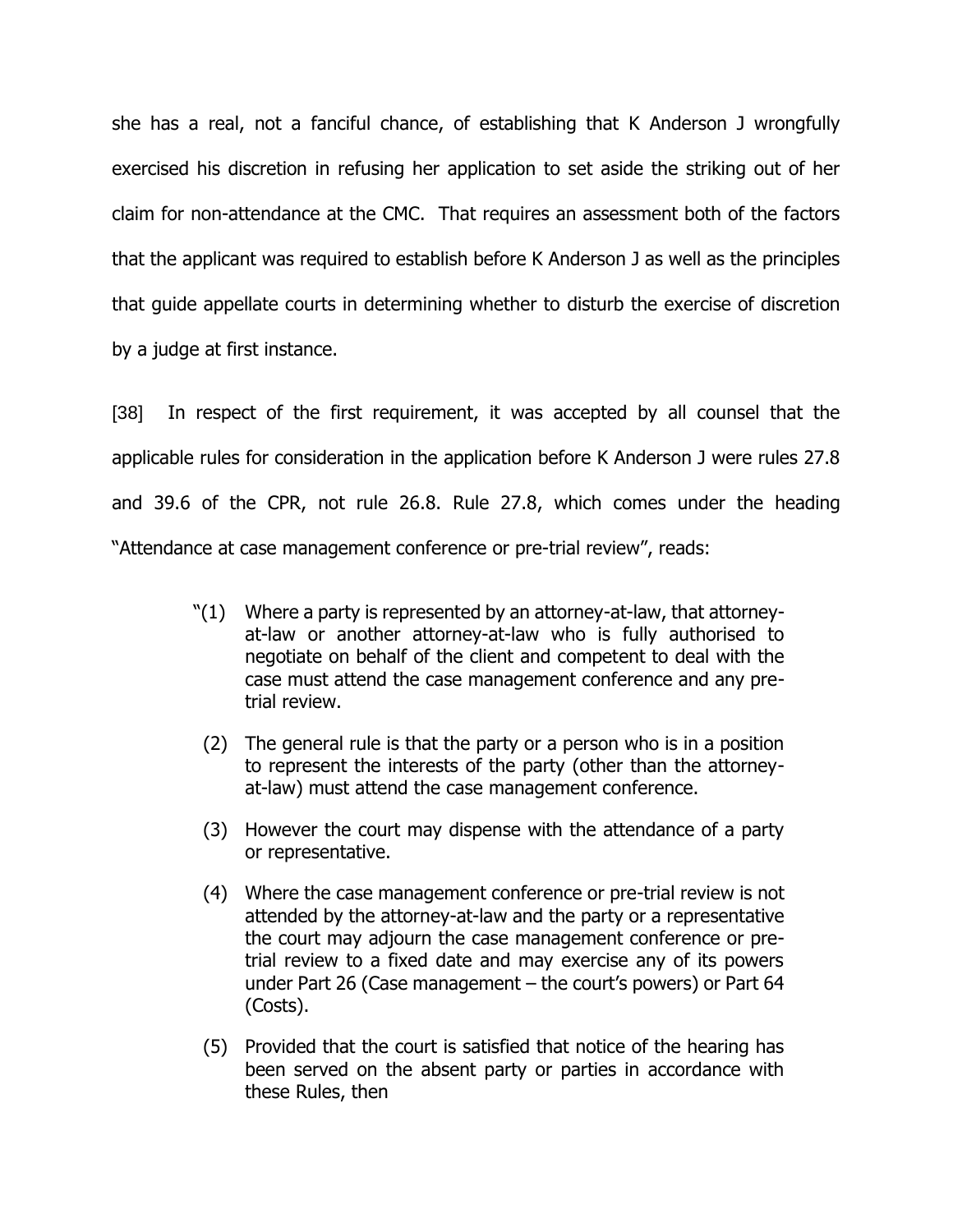- (a) if the claimant does not attend, the court may strike out the claim; and
- (b) if any defendant does not attend, the court may enter judgment against that defendant in default of such attendance.
- (6) The provisions of rule 39.6 (application to set aside judgment given in party's absence) apply to an order made under paragraph (5) as they do to failure to attend a trial."

[39] Rule 39.6, which falls under the heading "Application to set aside judgment given in party's absence", reads:

- $'(1)$  A party who was not present at a trial at which judgment was given or an order made in its absence may apply to set aside that judgment or order.
- (2) The application must be made within 14 days after the date on which the judgment or order was served on the applicant.
- (3) The application to set aside the judgment or order must be supported by evidence on affidavit showing –
	- (a) a good reason for failing to attend the hearing; and
	- (b) that it is likely that had the applicant attended some other judgment or order might have been given or made."

[40] In **David Watson v Adolphus Roper,** after outlining rule 39.6 of the CPR at

page 8, K Harrison JA stated that:

"The predominant consideration therefore for the court in setting aside a judgement given after a trial in the absence of the applicant, is not whether there is a defence on the merits but the reason why the applicant had absented himself from the trial. If the absence was deliberate and not due to accident or mistake, the court would be unlikely to allow a rehearing. Other relevant considerations include the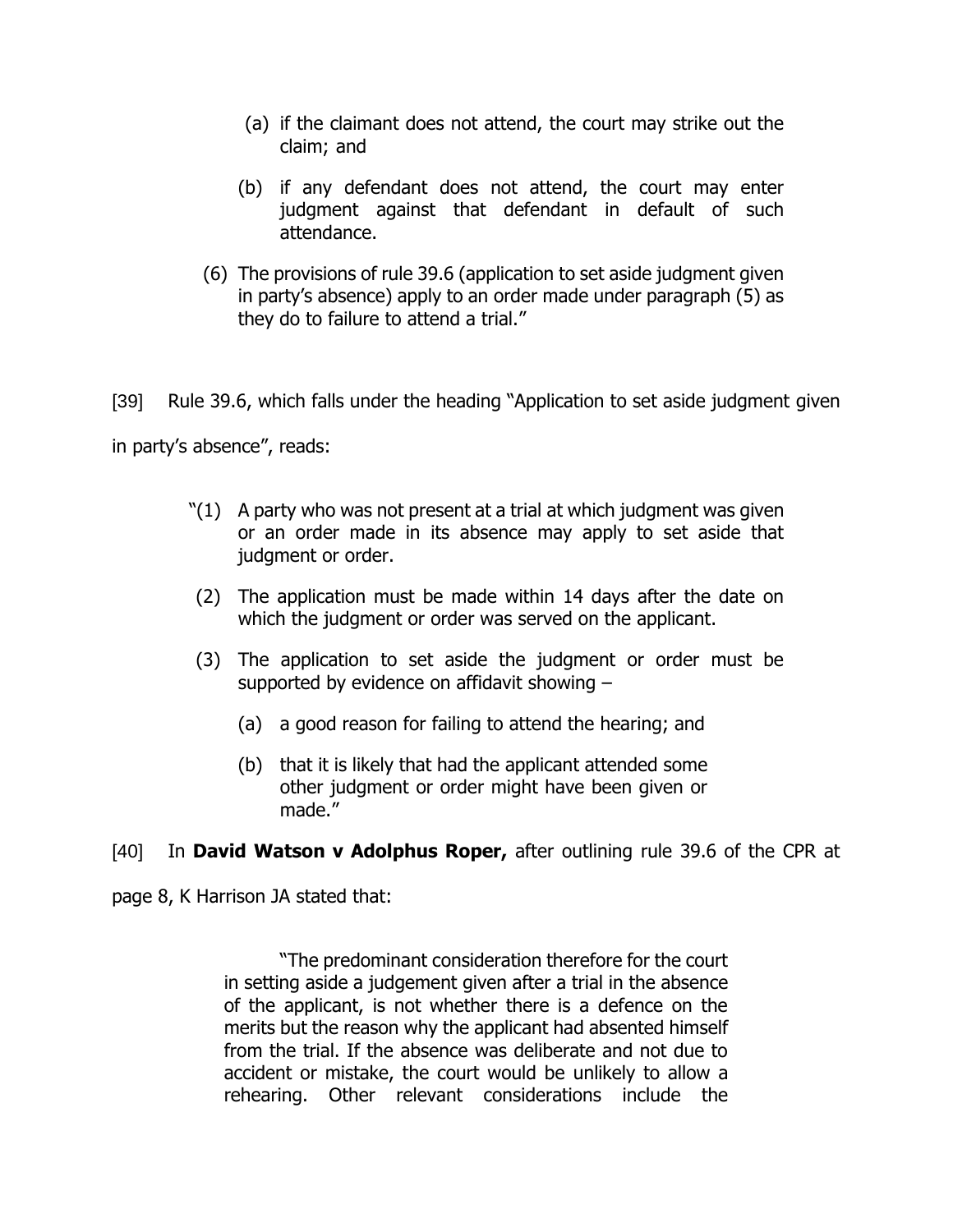prospects of success of the applicant in a retrial; the delay in applying to set aside; the conduct of the applicant; whether the successful party would be prejudiced by the judgment being set aside; and the public interest in there being an end to litigation. This court has approved these principles, and have applied them, from time to time – See **Thelma Edwards v Robinson's Car Mart and Lorenzo Archer** SCCA 81/00 (unreported) delivered 19<sup>th</sup> March 2001.

Rule 39.6 therefore gives the absent party the opportunity of explaining why he did not attend and that he has a reasonable prospect of success. It also gives the party in whose favour the judgment was given the chance of not having to prove his case all over again, with all the attendant expense that this will involve …, if a court is satisfied that there is in truth no reasonable prospect that the judgment would be reversed.

The conditions in rule 39.6 … are cumulative. There is no residual discretion therefore, in the trial judge, to set aside the judgment, if any of the conditions is not satisfied: **Barclays Bank plc v Ellis** (2000) The Times, 24 October 2000."

[41] In light of the guidance offered by **David Watson v Adolphus Roper**, I will now look in turn at each criterion that needs to be satisfied under rule 39.6 of the CPR. If cumulatively there are bases on which a court could hold they have been met, I will then go on to consider whether, based on the relevant principles, there may be any basis to disturb the exercise of discretion by K Anderson J when he declined to set aside the striking out.

### **Was the application to set aside the striking out of the claim filed within time?**

[42] Rule 39.6(2) of the CPR stipulates that an applicant seeking to have an order made in his absence set aside, should apply for that relief within 14 days after the order was served on him. The effect of rule 39.6(2) is that the time limited to apply to set aside an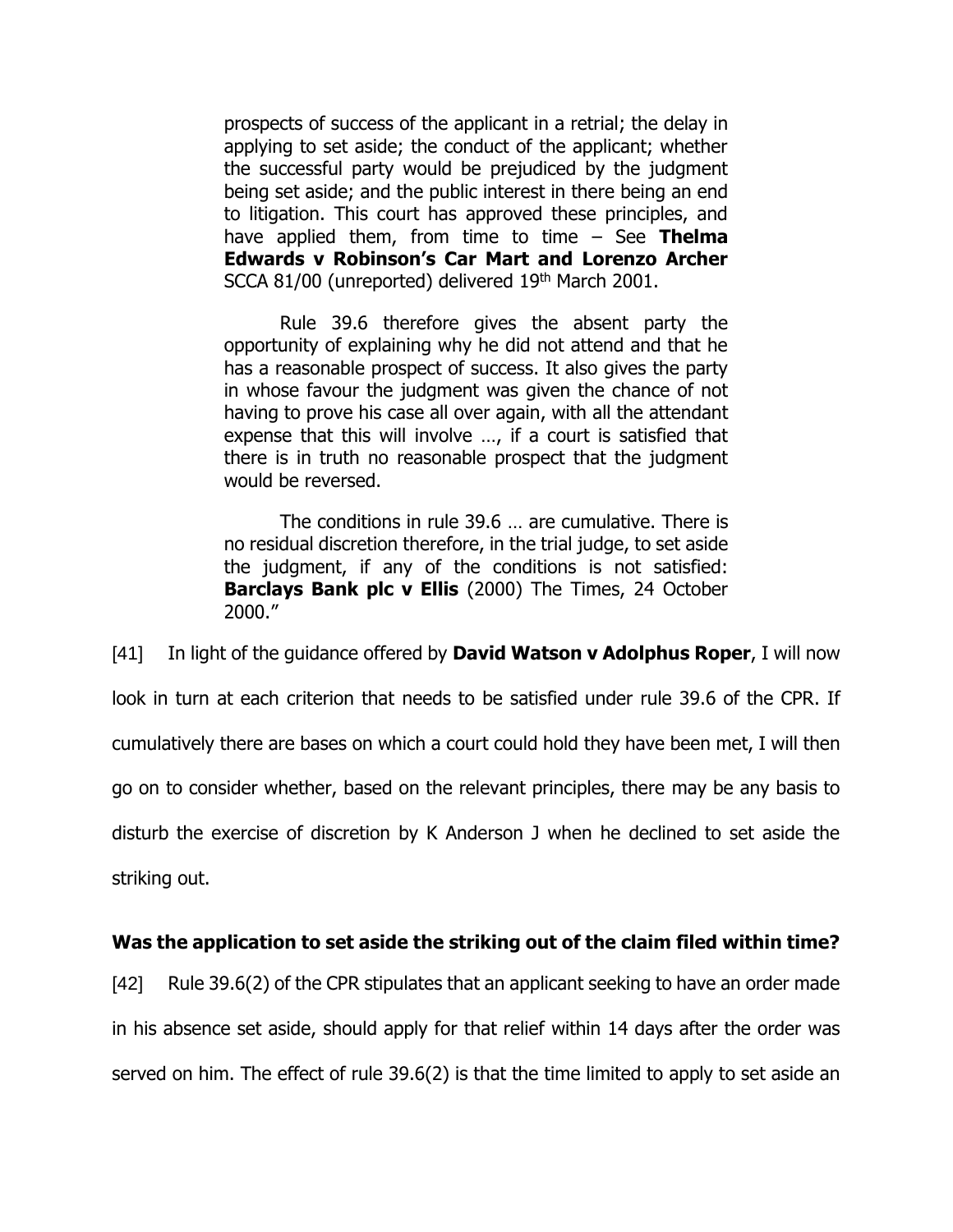order made against a party does not begin to run against that party until he is formally notified about that adverse order. In this case, the order striking out the applicant's claim was never served on her or her attorneys-at-law.

[43] Though no formal order of the striking out was served as required by rule 39.6(2), notice that such an order had been made was communicated to the applicant's attorneysat-law through the service on them of the notice of taxation and bill of costs on 22 June 2016. This notice was based on the fact of the striking out. While the applicant did not receive formal notice of the striking out as contemplated by rule 39.2, the application to set aside the striking out was filed on 6 July 2016, within 14 days of having received notice of it, through the documents served to facilitate taxation. Therefore, the applicant sought to fulfil the spirit of rule 39.6(2), even though the rule was not complied with by the 1<sup>st</sup> respondent. Accordingly, it is clear there is no time bar to the application to set aside the striking out.

#### **Did the applicant have a good reason for failing to attend the hearing?**

[44] The evidence reveals that the applicant and her attorneys-at-law failed to attend the hearing on 6 May 2016 due to administrative failings in the office of the applicant's attorneys-at-law. The secretary, who had accepted service of the notice of adjourned hearing, had not placed the date in the diary to bring it to the attention of counsel and had subsequently left the firm. Counsel for the applicant posited this was an eminently good reason, while counsel for the respondents submitted the opposite view.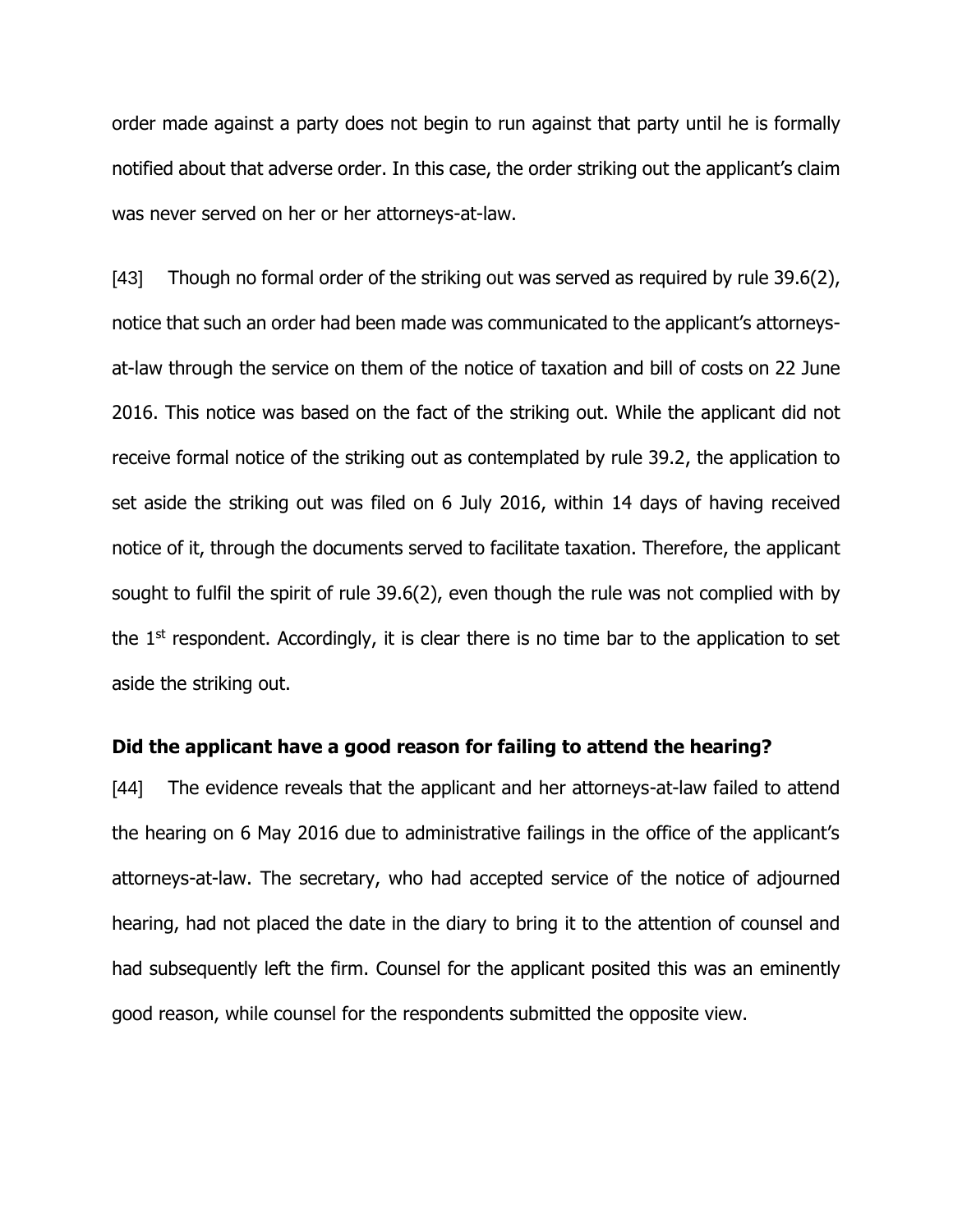[45] Counsel for the  $2<sup>nd</sup>$  and  $3<sup>rd</sup>$  respondents argued that it is well settled that administrative inefficiency cannot suffice as a good reason. She submitted that the information provided by the applicant outlining why she missed the court date could be seen as a good explanation as to what happened, but not a good reason. During the course of oral submissions, counsel however softened her position somewhat, and indicated that the explanation "might" be a good reason, though she would fully rely on the cases which held that administrative inefficiency was not a good reason if the court allowed the appeal to proceed. Counsel for the  $1<sup>st</sup>$  respondent adopted the submission that administrative inefficiency was not a good reason and also advanced that the situation should additionally be viewed in the context that it was the applicant who had brought the respondents before the court and had a duty to see to the due prosecution of the matter.

[46] In **David Watson v Adolphus Roper**, the court made a distinction between absence which was deliberate, in which case it would be unlikely a rehearing would be allowed, and absence which was caused by accident or mistake, in which event the clear implication was the likelihood of a rehearing being granted was much greater. The Judicial Committee of the Privy Council in the later case of **The Attorney General v Universal Projects Limited** [2011] UKPC 37, seemed to set a stricter standard, in the context of considering what was a good explanation that would support an application for a relief from any sanction, for a failure to comply with any rule, court order or direction. Lord Dyson stated at paragraph 23 that: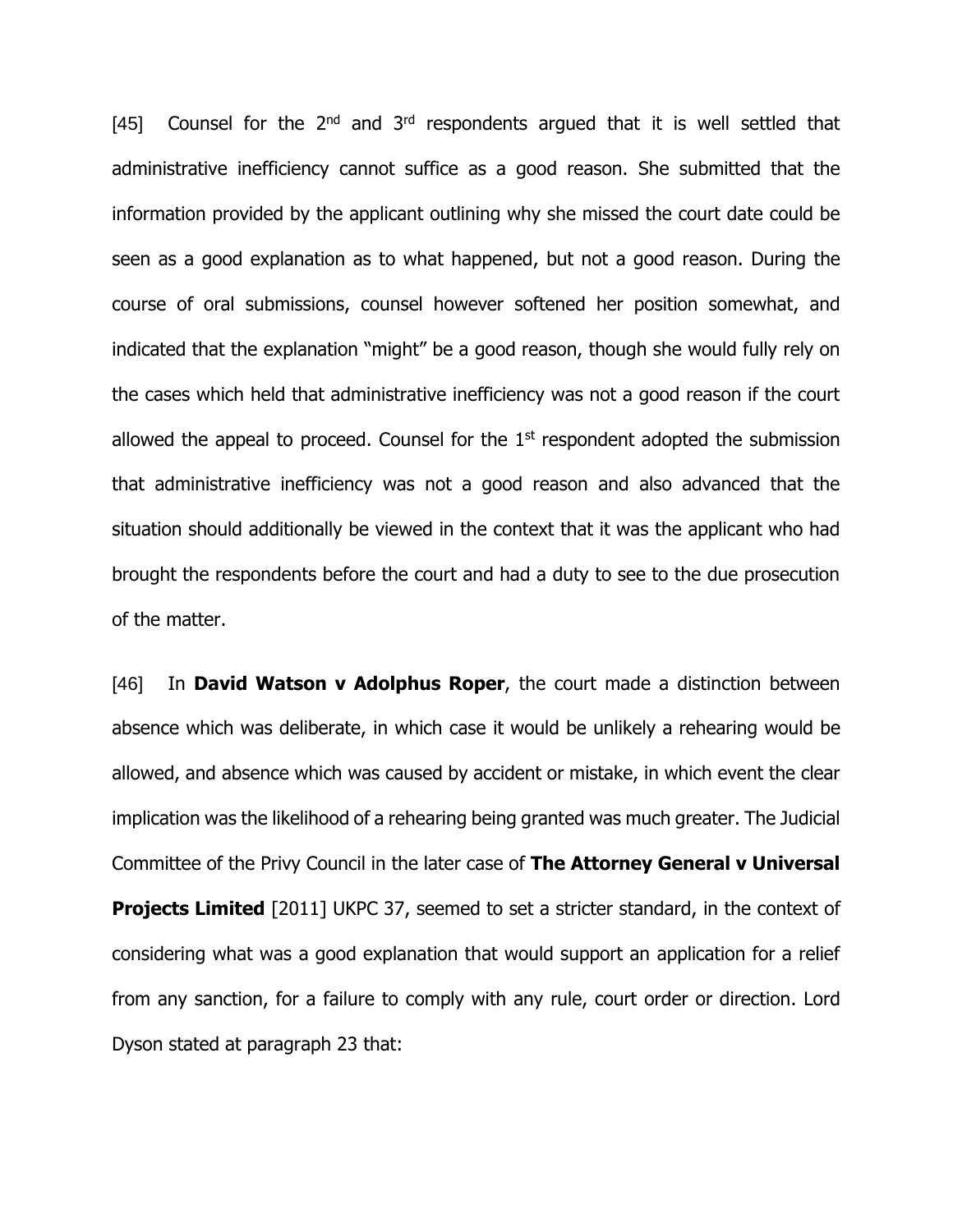" … To describe a good explanation as one which 'properly' explains how the breach came about simply begs the question of what is a 'proper' explanation. Oversight may be excusable in certain circumstances. But it is difficult to see how inexcusable oversight can ever amount to a good explanation. Similarly if the explanation for the breach is administrative inefficiency."

[47] The approach to the understanding of what is a "good explanation" for the purposes of the rule that deals with relief from sanctions is clearly transferable to the concept of a "good reason", in the context of explaining absence from a hearing, which led to an adverse order being made against the absent party.

[48] The above quotation undermines the submission of counsel for the  $2^{nd}$  and  $3^{rd}$ respondents that the explanation proffered by the applicant may qualify as a good explanation but not a good reason. A "proper" or "good" explanation or reason must be one which not only adequately reveals why the default occurred, it must also show that the default is excusable in the circumstances. Put another way, an explanation or reason may comprehensively outline what caused a particular failing, but to be "good", it also has to have the additional quality of justifying the relief, forbearance or favourable exercise of discretion sought.

[49] It is true that in the current dispensation, the court is less sympathetic than it used to be of administrative inefficiency as a reason to set aside orders made in the absence of a party. It is also the case that the claim having been brought by the applicant, she, through counsel on her behalf, had the responsibility to see to the due prosecution of the matter which could have included making checks on the progress of the matter. Such checks may have negated the failure of the secretary that embarrassed counsel.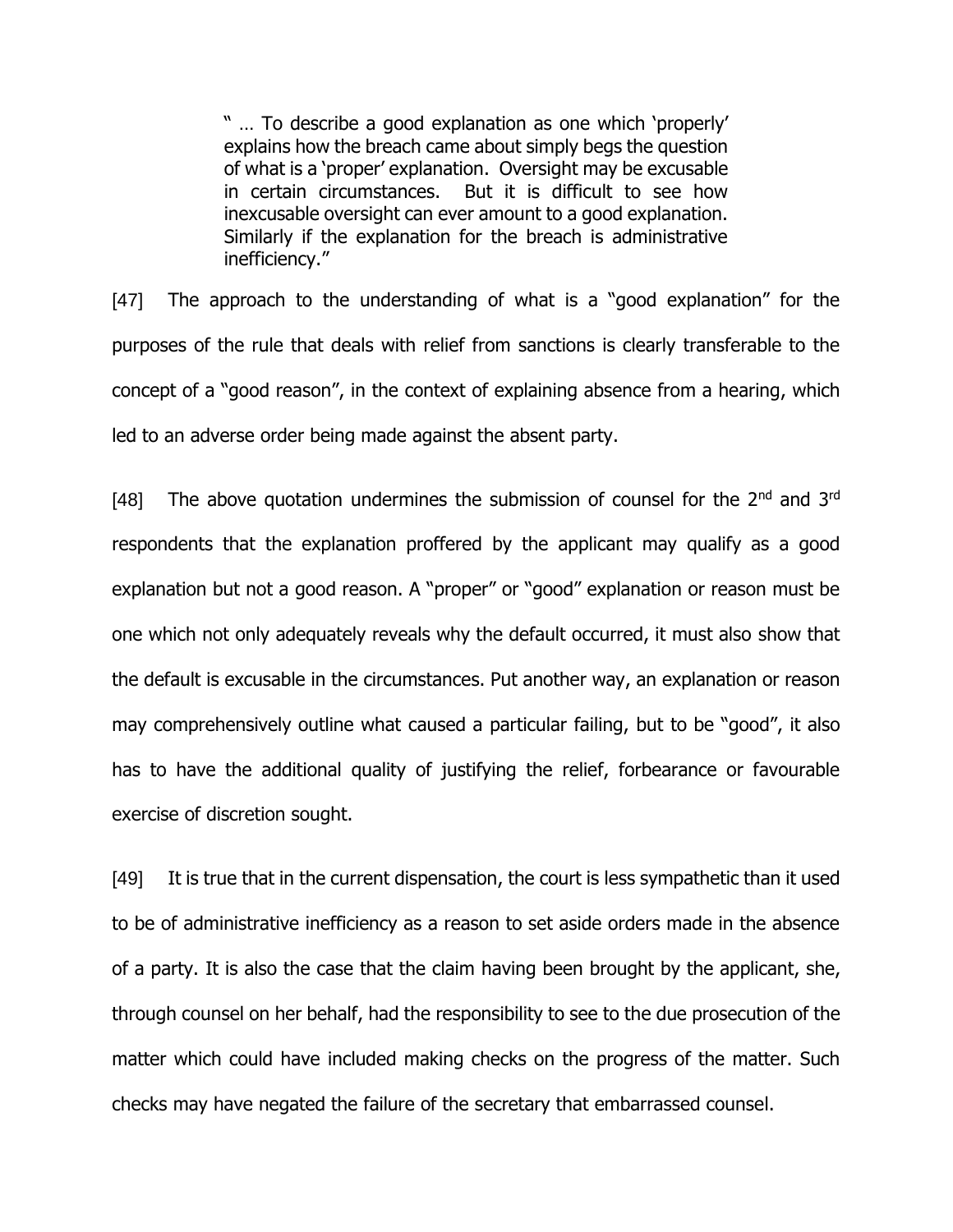[50] However, in a context where the main cause of the applicant's non-compliance with her obligation to attend the adjourned CMC was the failure of the secretary to diarise the date, and then her departure without the information having been shared with the applicant's counsel, a court could be minded to view the failings of counsel as excusable oversight, rather than mere administrative inefficiency. The court is also well aware of the oft cited words of Lord Denning MR in **Salter Rex & Co v Ghosh** [1971] 2 All ER 865 at page 866 where he said, "We never like a litigant to suffer by the mistake of his lawyers". Accordingly, we conclude that there is a realistic prospect that a court may find that the applicant's reason for her non-attendance at the CMC was a good one.

### **Is it likely that had the applicant attended the CMC her claim would not have been struck out?**

[51] Both counsel for the respondents conceded that had the applicant been present at the adjourned CMC it is likely that a different order would have been made. Counsel for the  $1<sup>st</sup>$  respondent however maintained that the applicant had no real prospect of success against the  $1<sup>st</sup>$  respondent, based on the findings of the valuator Mr Keith Ripton Miller on whose report she relies.

[52] On page 2 of the valuation report, Mr Miller gives a value of the amount of land, "…taken by the National Works Agent [sic] (NWC) [sic] to construct flood water drain from the main road through the land at different sections…". There is however no indication of the basis on which Mr Miller came to the conclusion as to who took the land; a matter which is ultimately for the court's determination, the  $2<sup>nd</sup>$  respondent having denied liability.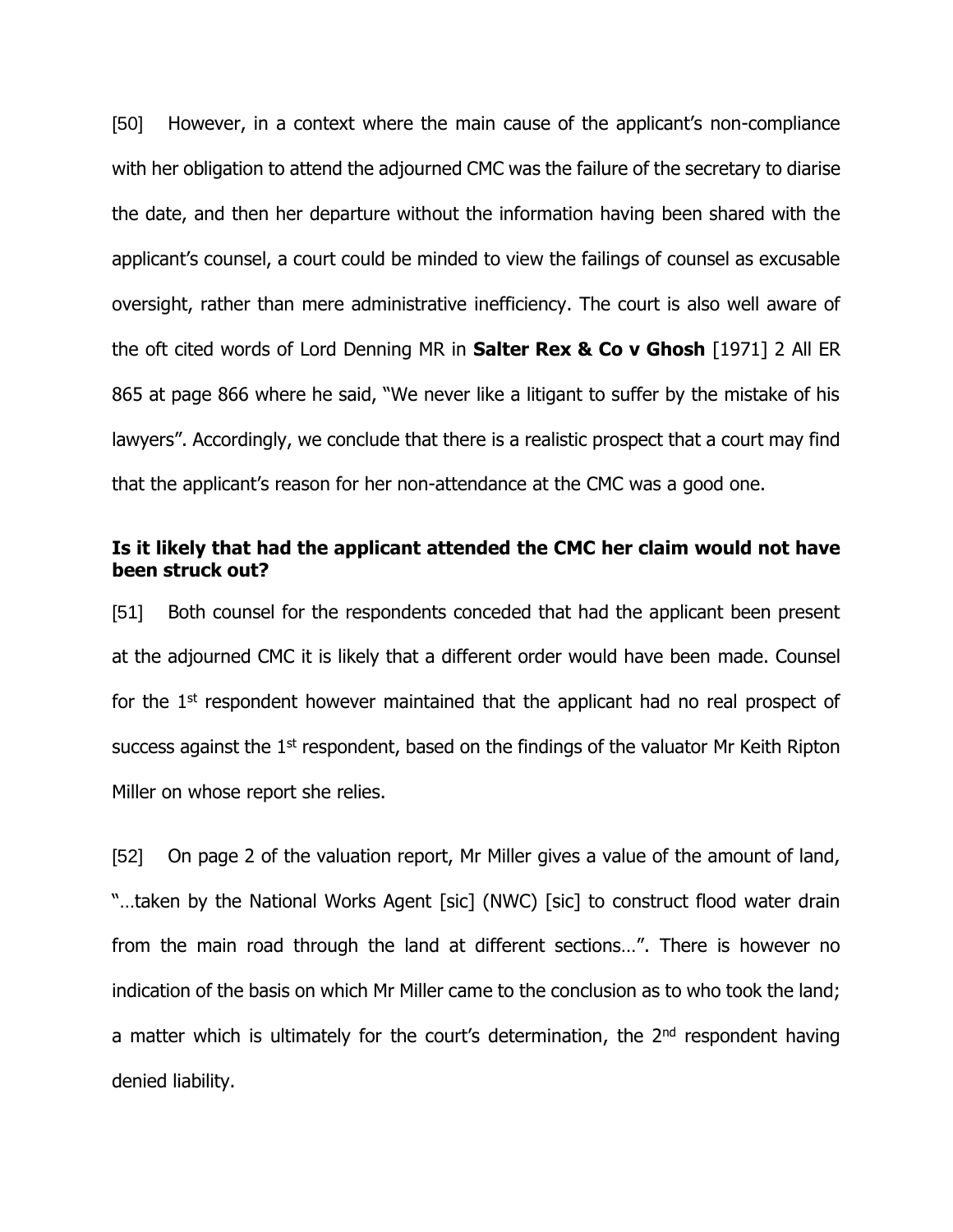[53] There does not appear to be any dispute that significant damage was caused to the applicant's land. The applicant maintains that this was caused by the  $1<sup>st</sup>$  and  $2<sup>nd</sup>$ respondent which are the only entities responsible for the drainage system in the country. The  $1<sup>st</sup>$  respondent in its defence has laid the blame at the feet of the  $2<sup>nd</sup>$  respondent, while, as indicated above, the  $2<sup>nd</sup>$  respondent denies causing the damage.

[54] At the point at which the applicant's case was struck out, the stage had not yet been reached for the applicant's disclosure of the evidence on which she would rely. Hence, it would be premature for the court to come to any determination that the applicant's case had no real prospect of success.

[55] In fact, the converse is likely to be the case. With the main issue being whether the  $1<sup>st</sup>$  respondent and/or the  $2<sup>nd</sup>$  respondent, both agencies at different levels of government, caused the damage, the process of discovery that would flow from the regular CMC orders, absent abysmal record keeping at the respondents' offices, should disclose evidence tending to answer this issue. The applicant therefore stands a good chance of being successful under this head.

## **Is there a basis on which the exercise of the discretion by the learned trial judge not to set aside the striking out of the applicant's claim might be disturbed?**

[56] In **The Attorney General of Jamaica v John Mackay** [2012] JMCA App 1 (**John Mackay**), this court adopted the guiding principles outlined by Lord Diplock in **Hadmor Productions Ltd and others v Hamilton and others** [1982] 1 All ER 1042 (**Hadmor**) which delineated the limited bases on which an appellate court may interfere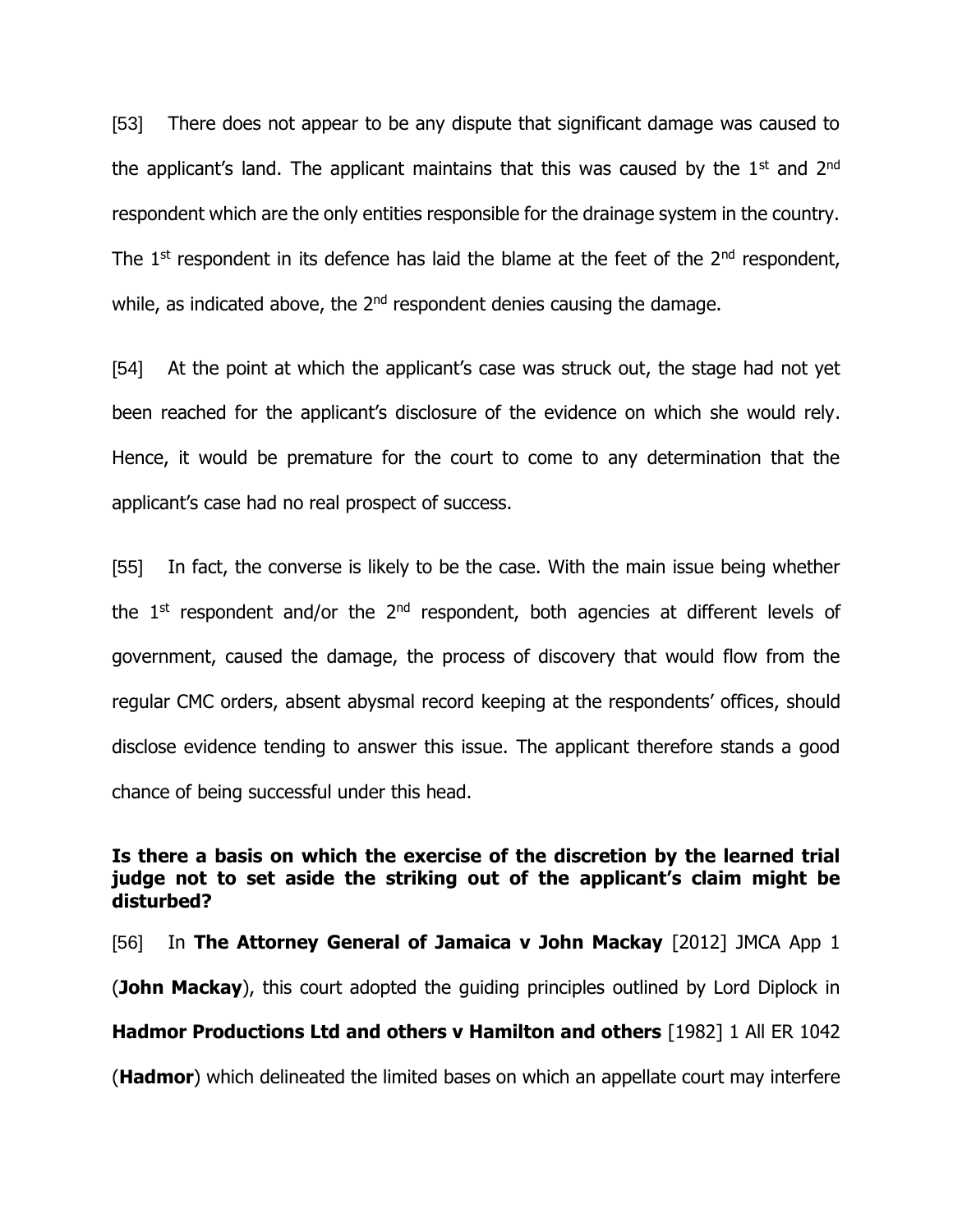with the exercise of the discretion by a trial judge. As pointed out by Morrison JA (as he then was) in **John Mackay**, although the **Hadmor** principles were originally stated in the context of an appeal from the grant of an interlocutory injunction, they have subsequently been accorded general application.

[57] Those principles indicate that the appellate court should defer to the exercise of the discretion by the trial judge unless it finds that the discretion was informed by a misunderstanding of the law or the evidence, or by an inference drawn that a fact does or does not exist which is subsequently shown to be wrong. The principles also indicate that interference may also be warranted where there has been a change of circumstances after the decision appealed from, that would have justified the trial judge varying his initial order. Finally, even where no erroneous assumption of law or fact can be identified, if the judge's exercise of discretion is so aberrant that no reasonable judge acting judicially could have made the decision appealed from, then that is a basis to have it set aside. Lord Diplock, however, made it clear that simply because the members of the appellate panel would have exercised the discretion differently is not a basis for interfering.

[58] Before stating my conclusion, I pause to note that the cases of **Mawaz Khan** and **Charmaine Bowen** relied on by counsel for the applicant were not very helpful in assisting the court's resolution of this application. Concerning **Mawaz Khan**, the recourse to the criminal law, while interesting, necessarily gives way to relevant civil cases. In respect of the **Charmaine Bowen** matter, while the stay of execution was granted and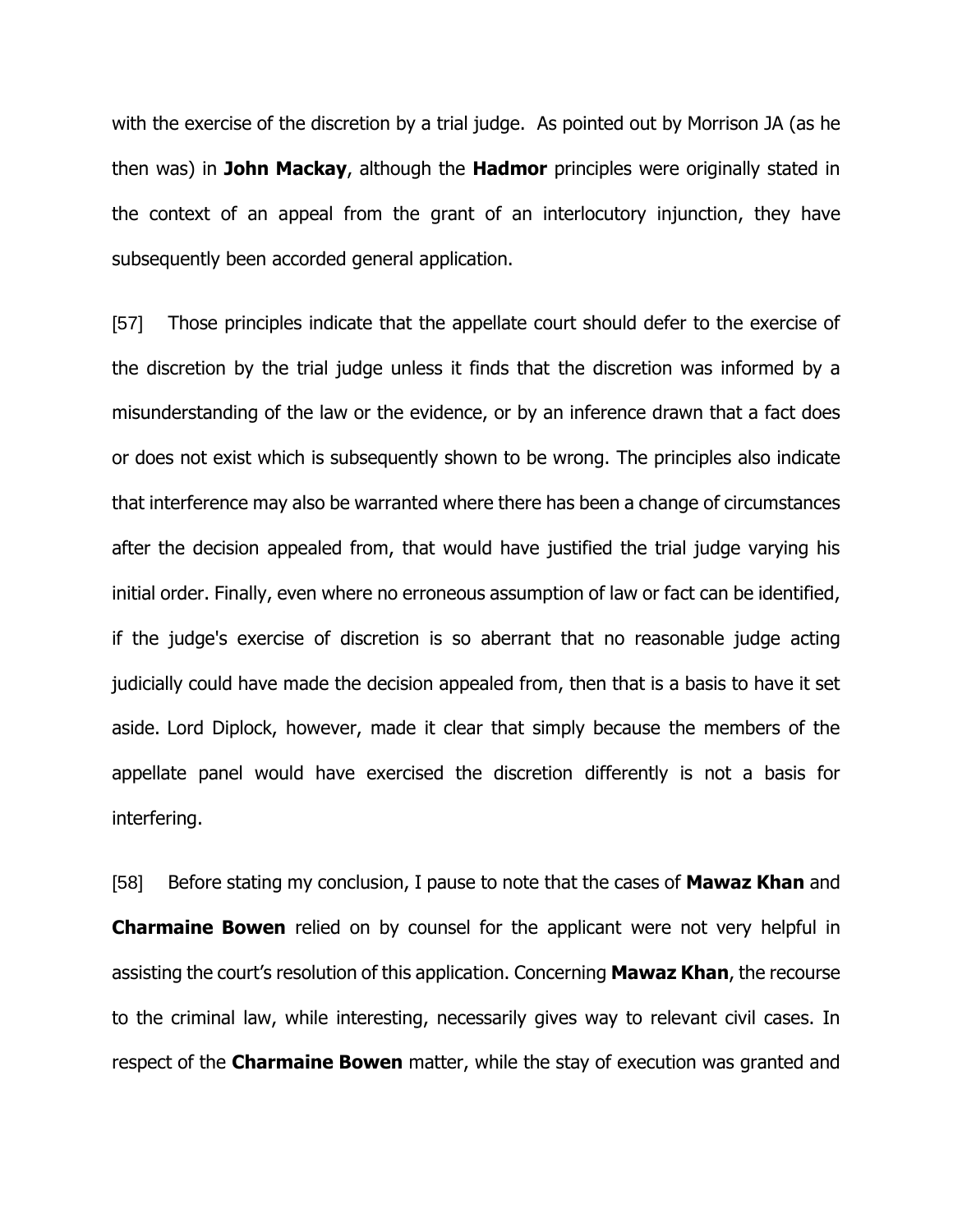the appeal allowed to proceed, when the appeal was heard, the striking out of the applicant's claim in that case was actually upheld.

[59] This was reflected in the decision **Charmaine Bowen v Island Victoria Bank Ltd et al** [2017] JMCA Civ 23. The applicant gains some limited measure of assistance from this case however to the extent that the default of the applicant in **Charmaine Bowen** was more severe, including having four trial dates vacated at her instance. The Court of Appeal found that that was sufficient evidence to hold that it had not been demonstrated that the exercise of the learned trial judge's discretion in that case was plainly wrong. In the applicant's favour in this case is that her default is much more limited than in **Charmaine Bowen.**

[60] As noted earlier, Mr Wildman acknowledged that more detail could have been included in the supporting affidavits. Bearing in mind that concession and the **Hadmor** caution, what is the position in this matter? The review of the available evidence against the criteria established by rule 39.6 of the CPR, interpreted by relevant case law, has led the court to conclude that: i) there is no time bar to the application to set aside the striking out; ii) there is a realistic prospect of the applicant establishing that there was a good reason for her default; and iii) it is likely that had the applicant been in attendance at the CMC, a different order would have been made.

[61] Those being the three factors which should have properly been under consideration before the learned judge, it follows there is a realistic prospect that a court could conclude that there is a basis, within the principles outlined in **Hadmor**, to set